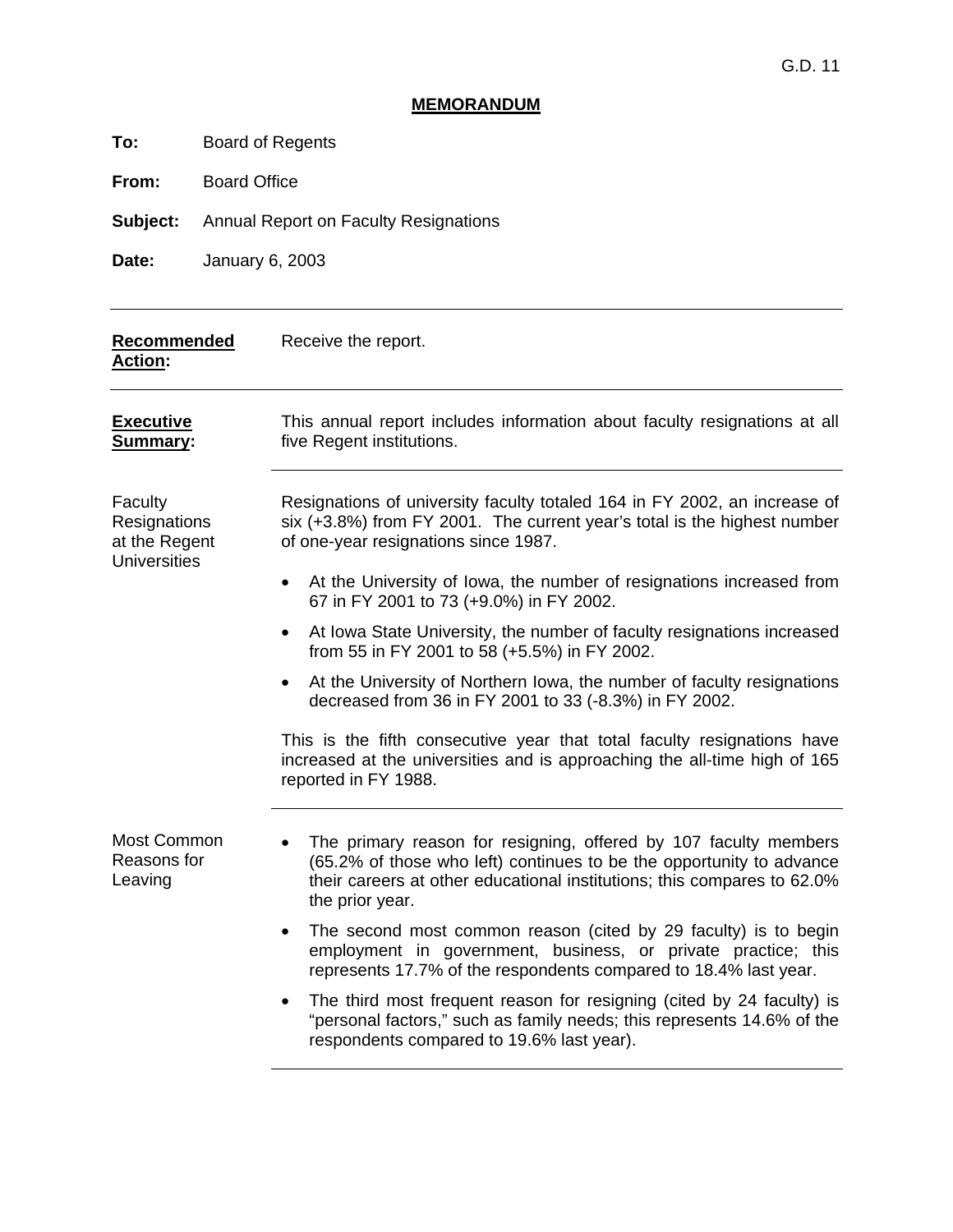| <b>Concerns About</b><br>Resignations           | To university officials, the increase in faculty moving to the private sector,<br>as well as to administrative positions at other institutions, strongly<br>suggests financial compensation was an important factor. A growing<br>factor is the move motivated by spousal employment opportunities.                                                                                                                                       |
|-------------------------------------------------|-------------------------------------------------------------------------------------------------------------------------------------------------------------------------------------------------------------------------------------------------------------------------------------------------------------------------------------------------------------------------------------------------------------------------------------------|
| Level of<br>Resignations                        | Again, this year, the largest number of resignations was at the assistant<br>professor level. In FY 2002, the number was 87 (53.0%). This is the<br>second increase in two years and the highest number since 1987.<br>Thirty-nine (23.8%) of those who resigned were associate professors and<br>31 (18.9%) were full professors. Seven (4.3%) were instructors.                                                                         |
| Surveys and<br><b>Interviews</b>                | Surveys and interviews of the departing faculty members indicate they<br>are leaving to pursue greater opportunities elsewhere rather than<br>because of dissatisfaction with the Regent universities. The continuing<br>pattern of resignations by junior faculty suggests that the universities may<br>need to review the strength of mentoring programs to facilitate the<br>orientation of new faculty.                               |
| Resignations of<br>Women<br>Faculty             | The percentage of tenured and tenure-track female faculty who resigned<br>decreased slightly from 39.9% in FY 2001 to 39.0% in FY 2002. This is<br>the first year since 1997 that the percentage has not increased.                                                                                                                                                                                                                       |
| Resignations of<br>Minority<br>Faculty          | The number and percentage of resignations from racial and ethnic<br>minority faculty members at the Regent universities decreased from 30<br>(19.0%) in FY 2001 to 28 (17.1%) in FY 2002.                                                                                                                                                                                                                                                 |
| <b>New Locations</b><br>of Faculty<br>Resignees | One hundred and thirteen of the 164 faculty members who resigned in<br>FY 2002 moved to a non-contiguous state (an increase from 107 last<br>year). Twenty-four reported their next position was in a contiguous state<br>(an increase from 19 last year). Ten indicated they planned to remain in<br>lowa (a decrease from 15 in FY 2001). Seventeen faculty members did<br>not identify their new state location.                       |
| Strategies to<br>Address<br>Retention           | Each institution's report describes mentoring and other strategies that are<br>used to address retention rates of faculty. This year's reports for SUI and<br>ISU mentioned the increasing significance of spousal employment as a<br>factor in recruiting and retaining faculty. The University of lowa report<br>also described its experience with counteroffers.<br>The majority of<br>resigning faculty did not seek a counteroffer. |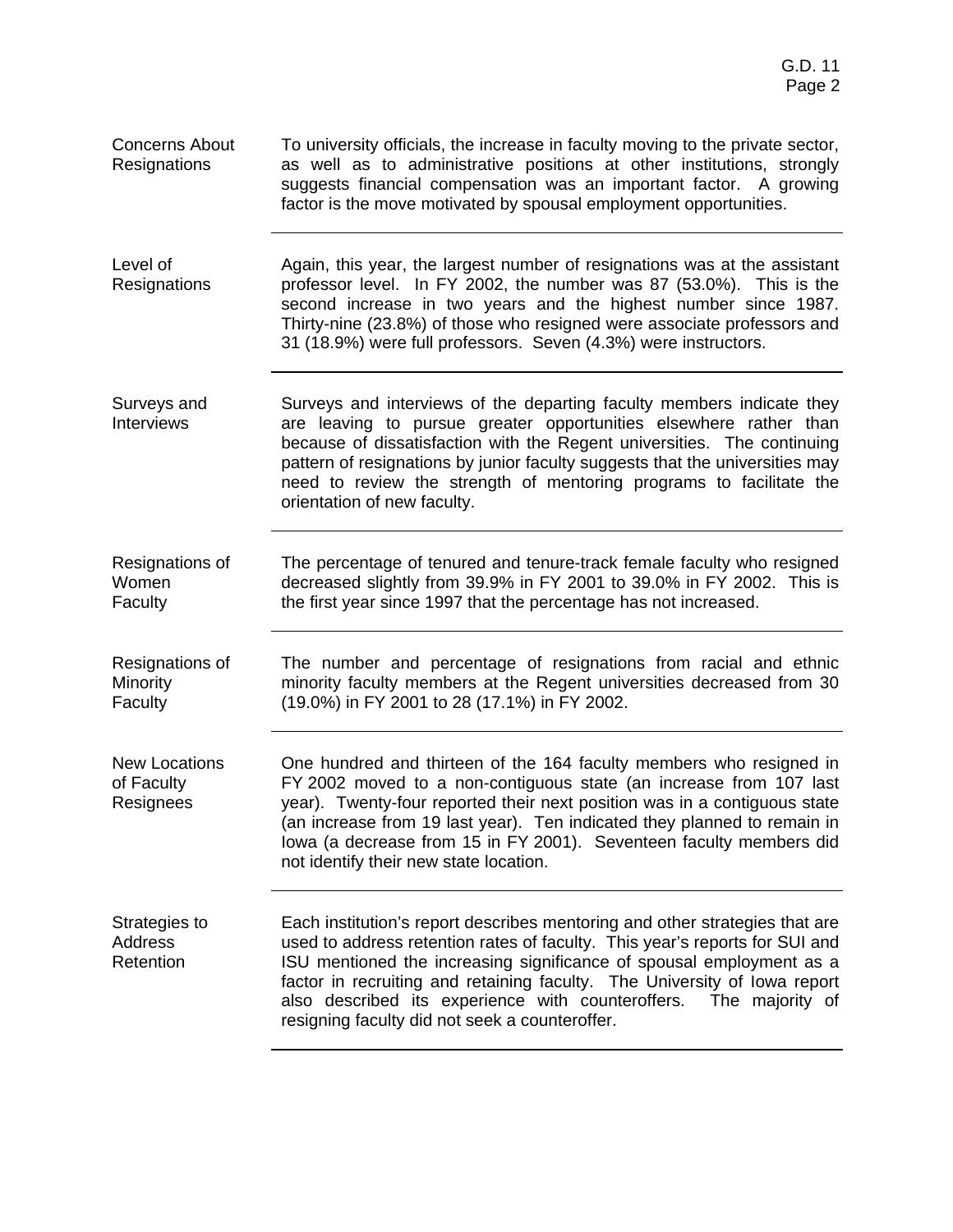| <b>Special Schools</b>                       | The special schools reported six resignations. Last year, the two schools<br>reported seven resignations.                                                                                                                                                                                                                                                                                                                                                                                                                                                                                                                                                                                                                                                                                                                                                                            |  |  |  |  |
|----------------------------------------------|--------------------------------------------------------------------------------------------------------------------------------------------------------------------------------------------------------------------------------------------------------------------------------------------------------------------------------------------------------------------------------------------------------------------------------------------------------------------------------------------------------------------------------------------------------------------------------------------------------------------------------------------------------------------------------------------------------------------------------------------------------------------------------------------------------------------------------------------------------------------------------------|--|--|--|--|
| <b>Regent Exhibit</b><br><b>Book</b>         | The institutional reports are included in the Regent Exhibit Book.                                                                                                                                                                                                                                                                                                                                                                                                                                                                                                                                                                                                                                                                                                                                                                                                                   |  |  |  |  |
| <b>Link to the</b><br><b>Strategic Plan:</b> | The Board of Regents' Strategic Plan seeks to ensure the stewardship of<br>the State's resources, in part, through the retention of an outstanding<br>faculty (Action Step 1.1.2.3). One means of assessment in this Key<br>Result Area (1.0.0.0) is the annual report on faculty resignations.                                                                                                                                                                                                                                                                                                                                                                                                                                                                                                                                                                                      |  |  |  |  |
| <b>Background:</b>                           | Regent universities reported 164 faculty resignations occurred during FY<br>2002. This is six more than last year (158), and only one less than the<br>record 165 resignations in 1987. Over the past 16 years, resignations at<br>the three universities have averaged 122 per year.                                                                                                                                                                                                                                                                                                                                                                                                                                                                                                                                                                                                |  |  |  |  |
| Overall<br>Percentage                        | The overall percentage of Regent university faculty resigning in relation to<br>the total faculty was 4.1% in FY 2002, compared to 4.30% in FY 2001.<br>Including the clinical track faculty at the University of Iowa, the overall<br>$\bullet$<br>percentage of resignations at SUI in FY 2002 increased to 3.6% from<br>3.4% the previous year.<br>At lowa State University, the overall percentage of faculty<br>$\bullet$<br>resignations increased to 4.3% in FY 2002 from 3.9% the previous<br>year.<br>At the University of Northern Iowa, the percentage of faculty<br>$\bullet$<br>resignations decreased to 5.3% in FY 2002 from 5.9% in FY 2001.<br>Figure 1 and Graph 1 on the following page show the combined total of<br>faculty resignations at the three Regent universities since 1987. Table 1<br>(page 19) includes details on individual and total statistics. |  |  |  |  |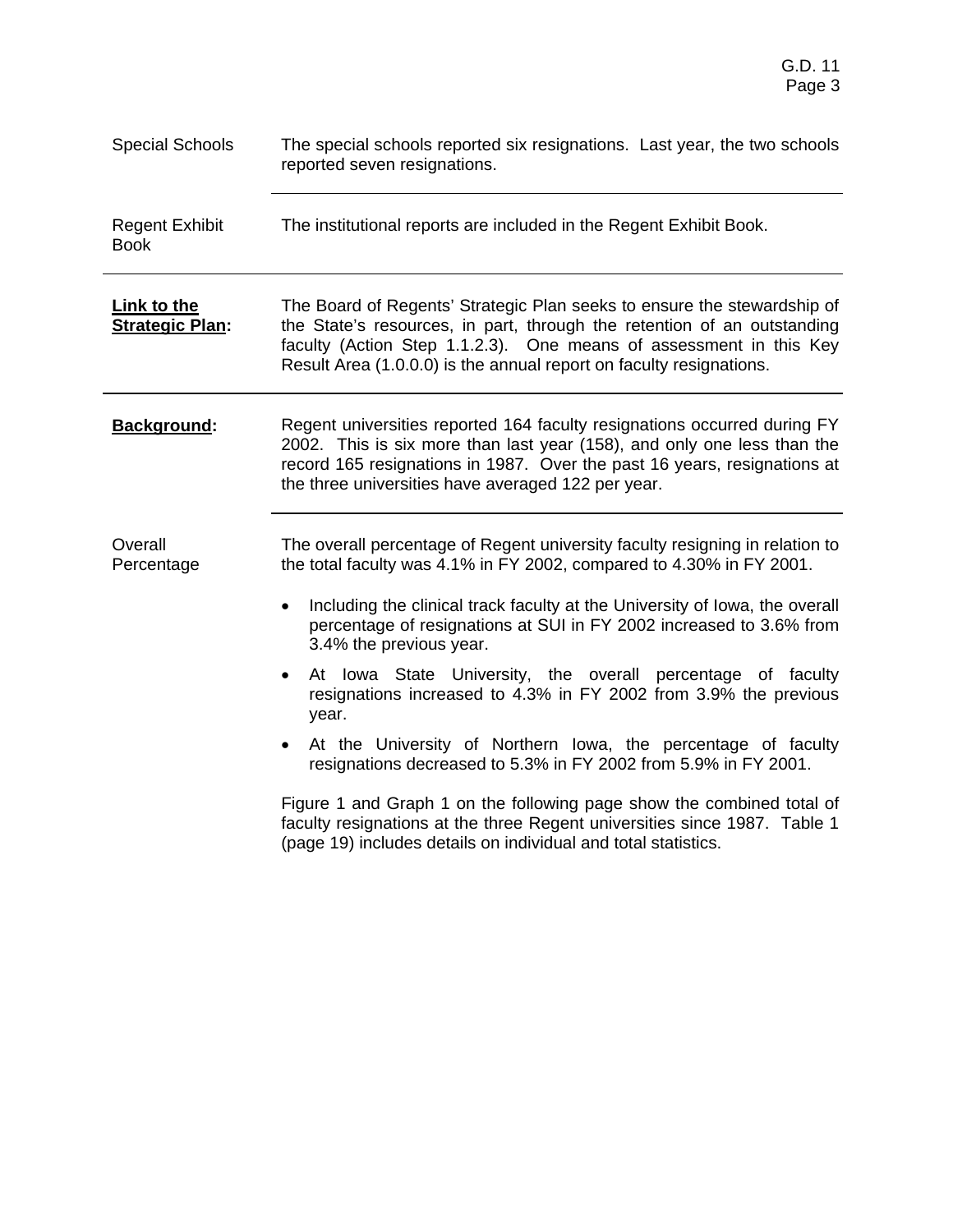| Year | <b>Number of Faculty Resignations</b> |
|------|---------------------------------------|
| 1987 | 165                                   |
| 1988 | 111                                   |
| 1989 | 118                                   |
| 1990 | 126                                   |
| 1991 | 119                                   |
| 1992 | 94                                    |
| 1993 | 102                                   |
| 1994 | 100                                   |
| 1995 | 92                                    |
| 1996 | 106                                   |
| 1997 | 92                                    |
| 1998 | 122                                   |
| 1999 | 138                                   |
| 2000 | 151                                   |
| 2001 | 158                                   |
| 2002 | 164                                   |

**Figure 1 Total Faculty Resignations – Regent Universities 1987 – 2002** 

**Graph 1 Total Faculty Resignations 1987 - 2002** 

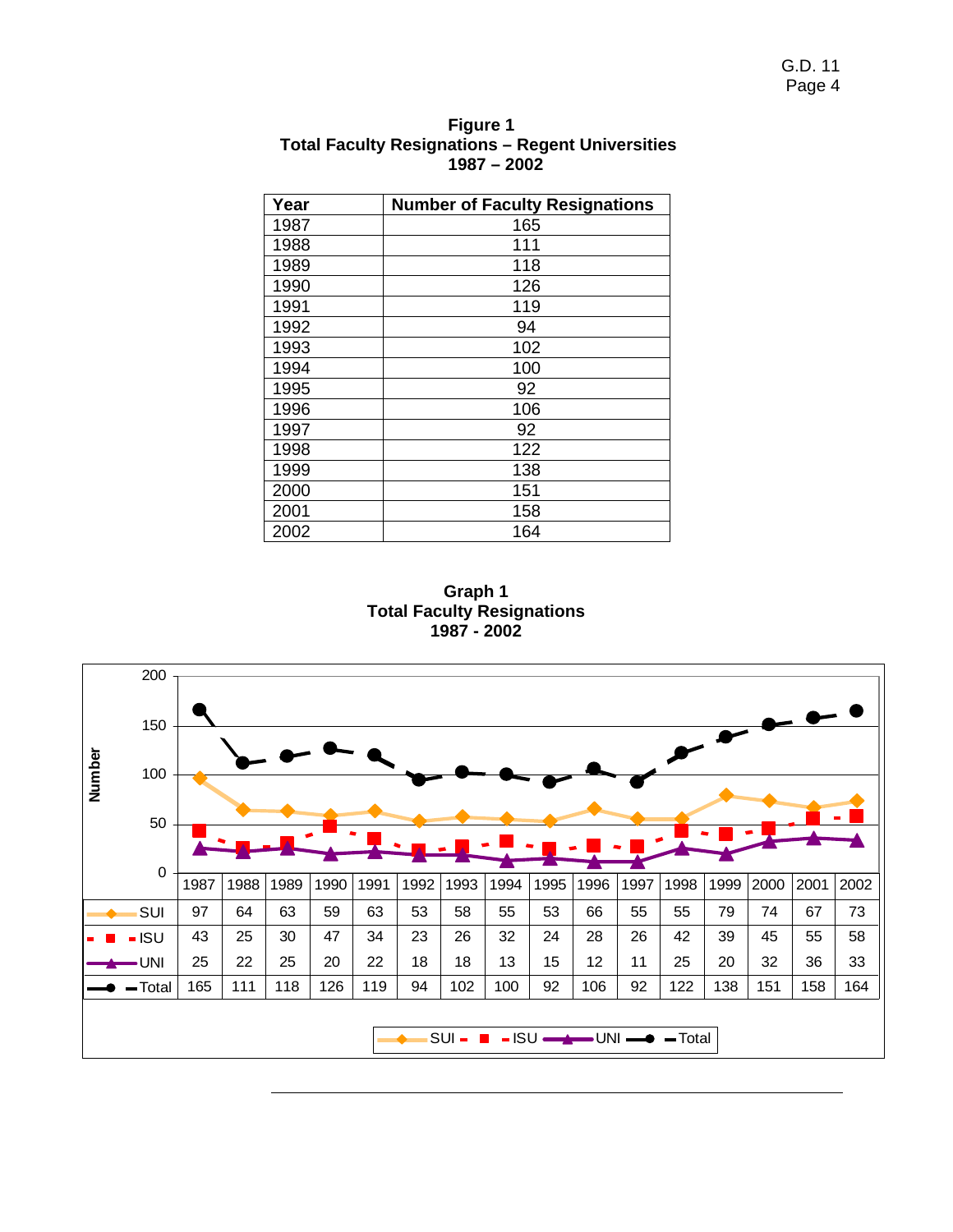#### **Analysis:**  By Rank By rank, most of the increase in resignations this year was at the assistant professor level. Typically, most resignations are from assistant professors.

- Seven (4.3%) instructors at UNI resigned in FY 2002 compared to 11 (7.0%) the prior year.
- In FY 2002, 87 (53.0%) of the total number of resignations were from assistant professors, compared to 77 (48.7%) in FY 2001.
- The number of associate professors who resigned increased by four from 35 (22.2%) in FY 2001 to 39 (23.8%) in FY 2002.
- The number of professors who resigned decreased by four from 35 (22.2%) in FY 2001 to 31 (18.9%) in FY 2002.

By Location The new state locations of those who resigned included the following:

- Ten faculty members (compared to 15 in FY 2001) remained in lowa.
- Twenty-four faculty members (compared to 19 in FY 2001) moved to contiguous states.
- One hundred and thirteen faculty members (compared to 107 in FY 2001) moved to non-contiguous states.
- Seventeen faculty members (the same number as the prior year) did not supply their next address; some may have remained in Iowa.

By Gender **One hundred men and 64 women (compared to 95 men and 63 women** the prior year) resigned in FY 2002. For the three universities, women faculty comprised 39.0% of the resignations in FY 2002, compared to 39.9% of the resignations in FY 2001.

> In Figure 2 and Graph 2 on the following page, "total" refers to the number of total faculty resignations, not the total number of tenured and tenure-track women on the faculty. At the universities, the total includes only tenured and tenure-track faculty. Table 2 (page 19) includes data for the special schools as well as for the three universities.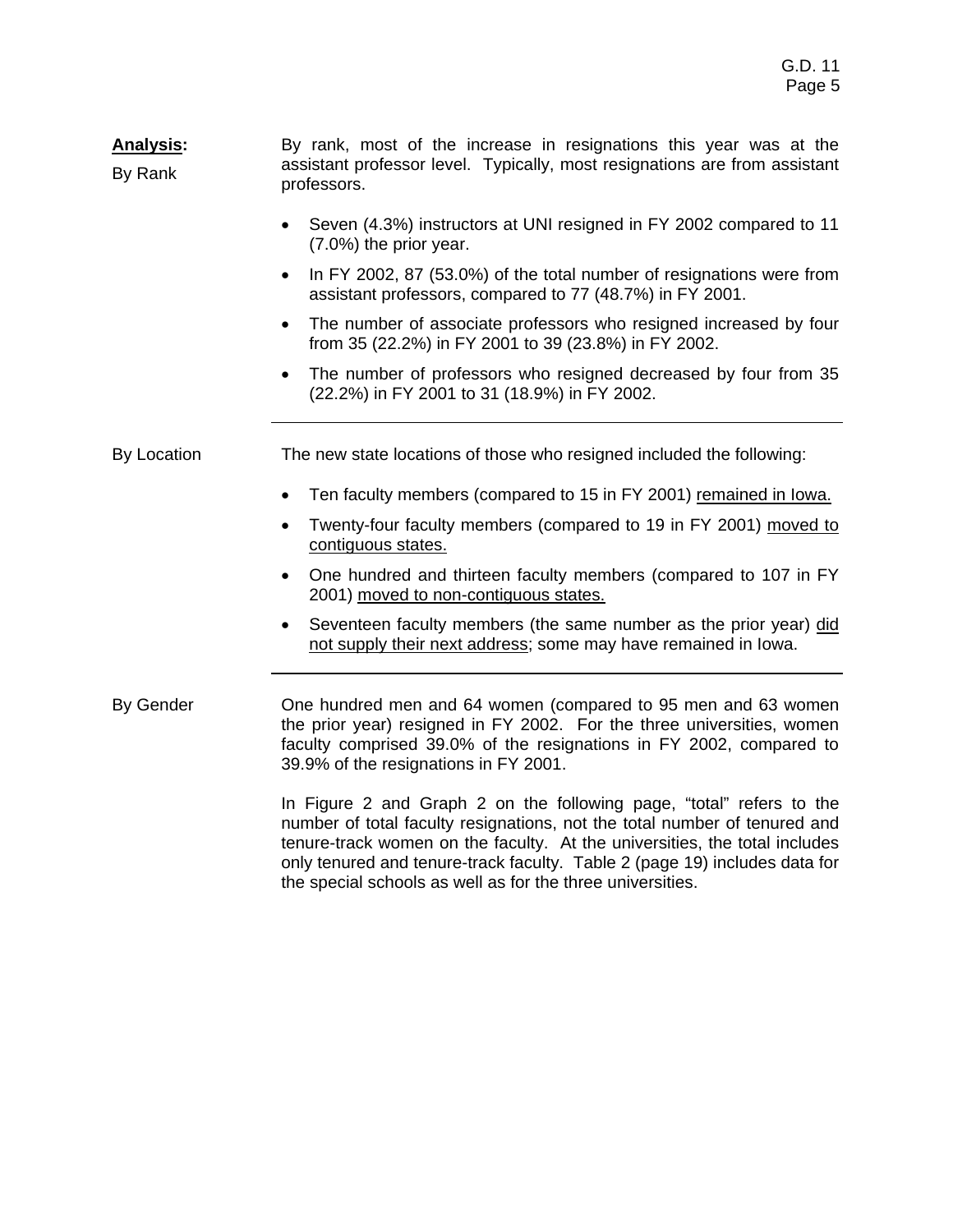| Year |                                      | <b>SUI</b> |      |       | ISU |      | <b>UNI</b> |           | <b>Regent Total</b> |       |           |           |
|------|--------------------------------------|------------|------|-------|-----|------|------------|-----------|---------------------|-------|-----------|-----------|
|      | Total                                | W*         | %    | Total | W   | $\%$ | Total      | W         | %                   | Total | W         | %         |
| 1995 | 53                                   | 17         | 32.1 | 24    | 11  | 45.8 | 15         | ΝA        | <b>NA</b>           | 92    | <b>NA</b> | <b>NA</b> |
| 1996 | 66                                   | 22         | 30.1 | 28    | 5   | 17.8 | 12         | <b>NA</b> | <b>NA</b>           | 106   | <b>NA</b> | <b>NA</b> |
| 1997 | 55                                   | 21         | 38.2 | 26    | 8   | 30.8 | 11         | ΝA        | ΝA                  | 92    | <b>NA</b> | <b>NA</b> |
| 1998 | 55                                   | 11         | 20.0 | 42    | 17  | 40.5 | 25         | 15        | 60.0                | 122   | 43        | 35.2      |
| 1999 | 79                                   | 21         | 26.6 | 39    | 19  | 48.7 | 20         | 9         | 45.0                | 138   | 49        | 35.5      |
| 2000 | 74                                   | 24         | 32.4 | 45    | 15  | 33.3 | 32         | 15        | 46.9                | 151   | 54        | 35.8      |
| 2001 | 67                                   | 21         | 31.3 | 55    | 21  | 38.2 | 36         | 21        | 58.3                | 158   | 63        | 39.9      |
| 2002 | 73                                   | 25         | 34.2 | 58    | 23  | 39.7 | 33         | 16        | 48.5                | 164   | 64        | 39.0      |
|      | $*$ N $\cdots$ and an almone and $*$ |            |      |       |     |      |            |           |                     |       |           |           |

#### **Figure 2 Number and Percent of Women Faculty Who Resigned 1995 to 2002**

\*Number of women.





By Race/Ethnicity At the three universities, 28 racial/ethnic minority faculty members resigned in FY 2002 (compared to 30 the prior year). This number represents 17.1% of all resignations, a decrease from 19.0% FY 2001.

> Figure 3 and Graph 3 on the following page include data for tenured and tenure-track faculty at the three universities. Table 3 (page 19) includes the numbers and percentages for the two special schools as well as for the universities.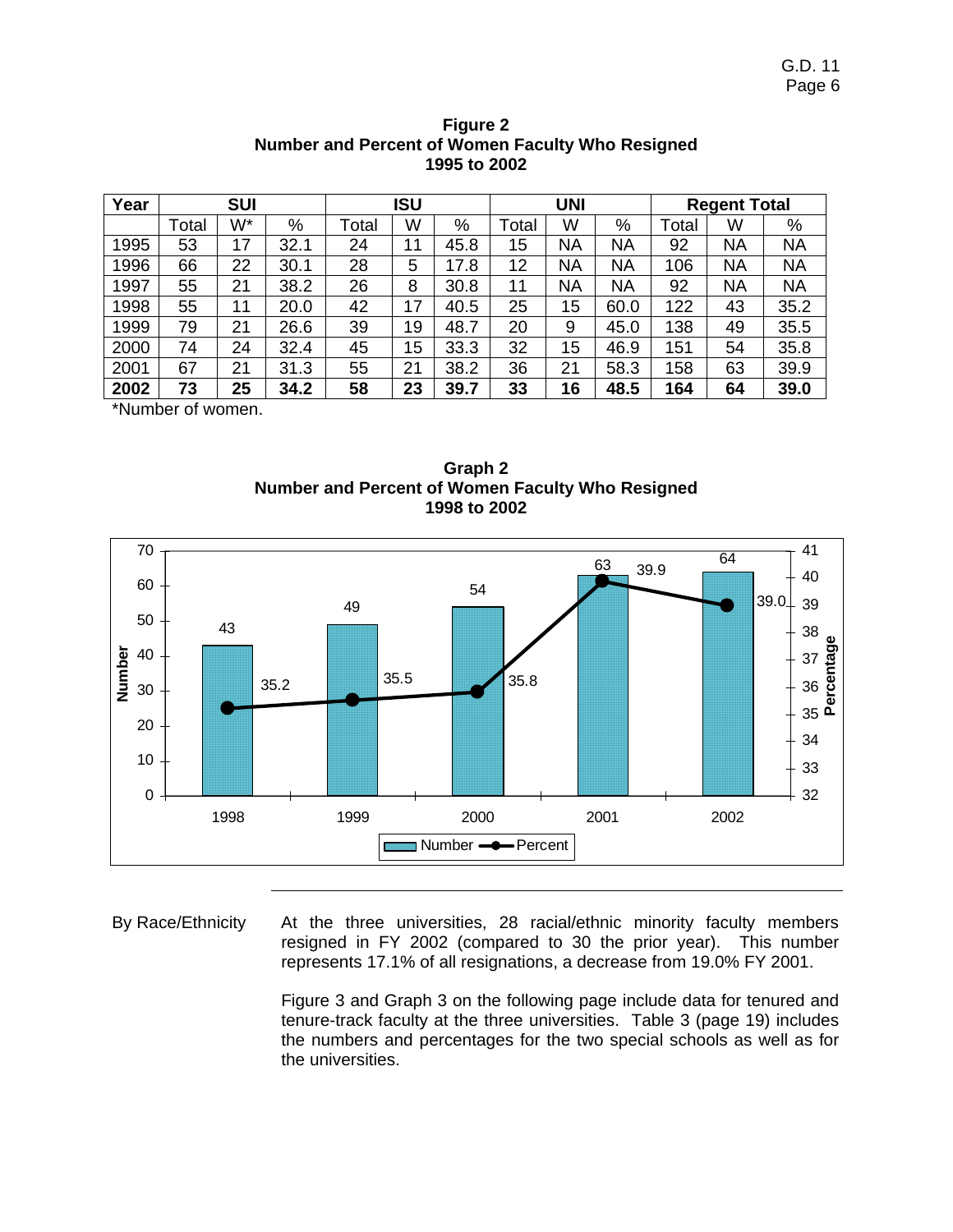|       | <b>SUI</b> |           |       | ISU                                                            |      |       | UNI |           |       | <b>Regent Total</b> |           |
|-------|------------|-----------|-------|----------------------------------------------------------------|------|-------|-----|-----------|-------|---------------------|-----------|
| Total | M*         | %         | Total | Μ                                                              | %    | Total | M   | $\%$      | Total | М                   | %         |
| 53    | ΝA         | <b>NA</b> | 24    | 5                                                              | 20.8 | 15    | NΑ  | <b>NA</b> | 92    | <b>NA</b>           | <b>NA</b> |
| 66    | 11         | 16.7      | 28    | 9                                                              | 32.1 | 12    | 2   | 16.7      | 106   | 22                  | 20.8      |
| 55    | 7          | 12.7      | 26    |                                                                | 3.8  | 11    |     | 9.0       | 92    | 9                   | 9.8       |
| 55    | 9          | 16.4      | 42    | 7                                                              | 16.7 | 25    | 2   | 0.8       | 122   | 18                  | 14.8      |
| 79    | 12         | 15.2      | 39    | 10                                                             | 25.6 | 20    | 6   | 30.0      | 138   | 28                  | 20.3      |
| 74    | 11         | 14.9      | 45    | 7                                                              | 15.5 | 32    | 4   | 12.5      | 151   | 22                  | 14.6      |
| 67    | 16         | 23.9      | 55    | 10                                                             | 18.2 | 36    | 4   | 11.1      | 58    | 30                  | 19.0      |
| 73    | 11         | 15.1      | 58    | 9                                                              | 15.5 | 33    | 8   | 24.2      | 164   | 28                  | 17.1      |
|       |            |           |       | <b>*NI</b> a la seus sufficient le de la secondatura subtinent |      |       |     |           |       |                     |           |

**Figure 3 Number and Percent of Racial/Ethnic Minority Faculty Who Resigned 1995 to 2002** 

\*Number of racial/ethnic minorities.





Resignations at Special Schools

- For FY 2002, Iowa School for the Deaf (ISD) reported one resignation. The faculty member who resigned accepted a principal position in Nebraska.
- Iowa Braille and Sight Saving School (IBSSS) reported five faculty resignations for FY 2002. One faculty member moved out of state, two accepted new employment out of state, and two moved to another state to be closer to family.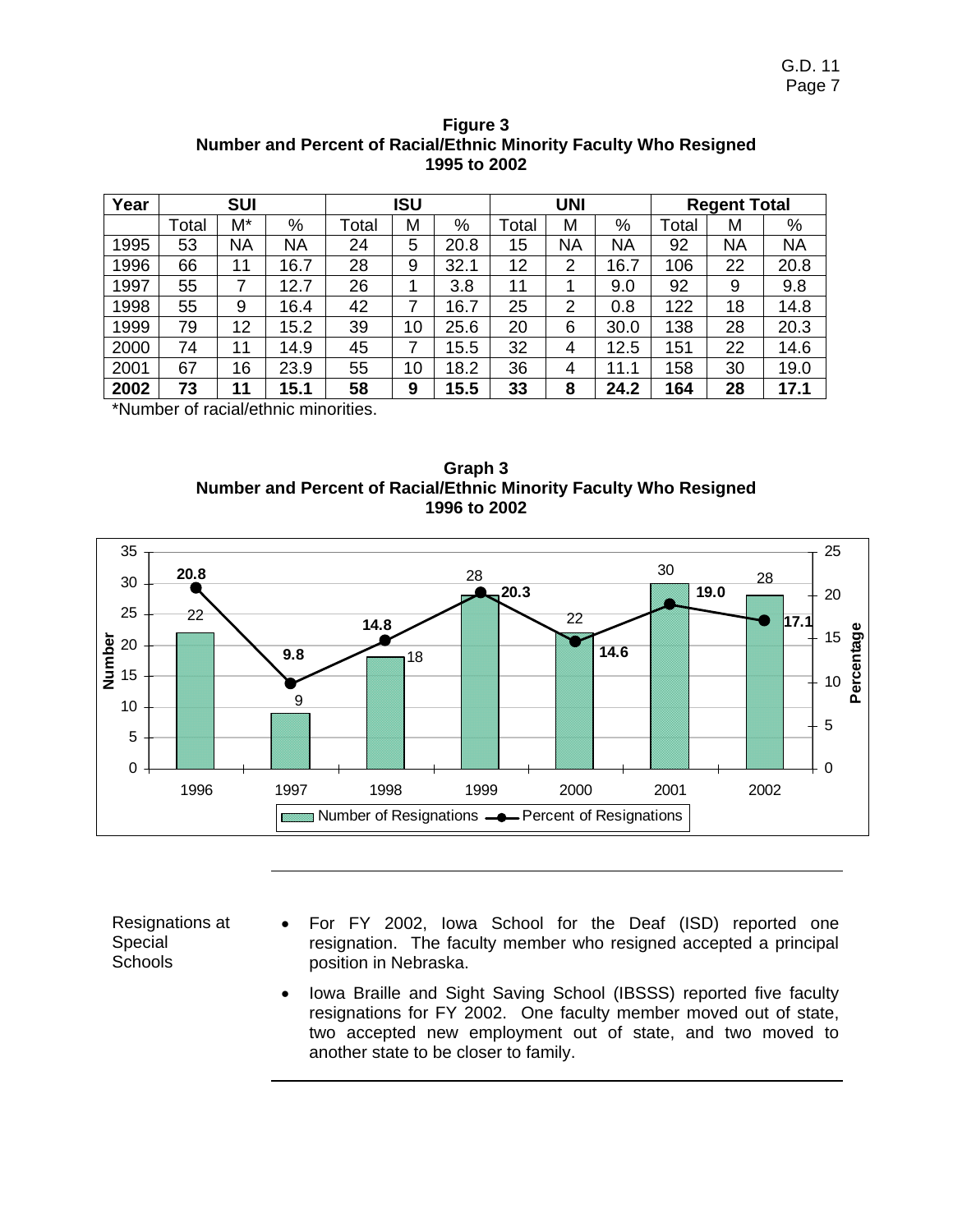| Resignations,<br>Retirements,<br>and New Hires | Resignations are one aspect of the process of faculty recruitment and<br>retention. In order to provide a more complete view of this process, this<br>report now includes information about retirements and new hires.                                                                                                                                                                                                     |
|------------------------------------------------|----------------------------------------------------------------------------------------------------------------------------------------------------------------------------------------------------------------------------------------------------------------------------------------------------------------------------------------------------------------------------------------------------------------------------|
|                                                | Table 4 (page 20) includes nine years of data for the Regent universities.<br>Table 5 (page 22) provides the data for the two special schools for an<br>eight-year period.                                                                                                                                                                                                                                                 |
| Resignations,<br>Retirements,                  | The University of Iowa had increases in the number of resignations<br>and retirements and a decrease in new hires in FY 2002.                                                                                                                                                                                                                                                                                              |
| and New Hires                                  | Iowa State University had increases in the number of resignations<br>٠<br>and retirements and a decrease in the number of new hires in FY<br>2002.                                                                                                                                                                                                                                                                         |
|                                                | The University of Northern Iowa had a decrease in the number of<br>resignations and an increase in the number of retirements in FY<br>2002. The number of new hires remained the same as the prior year.                                                                                                                                                                                                                   |
|                                                | Tables 4 and 5 illustrate the dynamics of institutional change, especially<br>as enrollments have increased. The number of new hires in any year<br>does not necessarily correspond to the combined number of retirements<br>and resignations in that year. Factors that influence the totals include:<br>the lag time in replacing faculty; hiring of part-time faculty; and needs<br>brought on by enrollment increases. |
|                                                | National data suggest that the retirement rate may begin to climb in the<br>near future. The data in Performance Indicator #12 include SUI clinical<br>track numbers as well as "early" and "full" retirements.                                                                                                                                                                                                            |
| <b>Regent Exhibit</b><br><b>Book</b>           | The remainder of the report provides details about the individual<br>institutions. Copies of each institution's report are provided in the Regent<br>Exhibit Book.                                                                                                                                                                                                                                                         |
| <b>University of Iowa</b><br>By Rank           | Thirty-four assistant professors, 25 associate professors, and 14 full<br>professors resigned during FY 2002. As Table 6 (page 24) indicates, 28<br>assistant professors, 18 associate professors, and 21 professors<br>resigned in FY 2001.                                                                                                                                                                               |
|                                                |                                                                                                                                                                                                                                                                                                                                                                                                                            |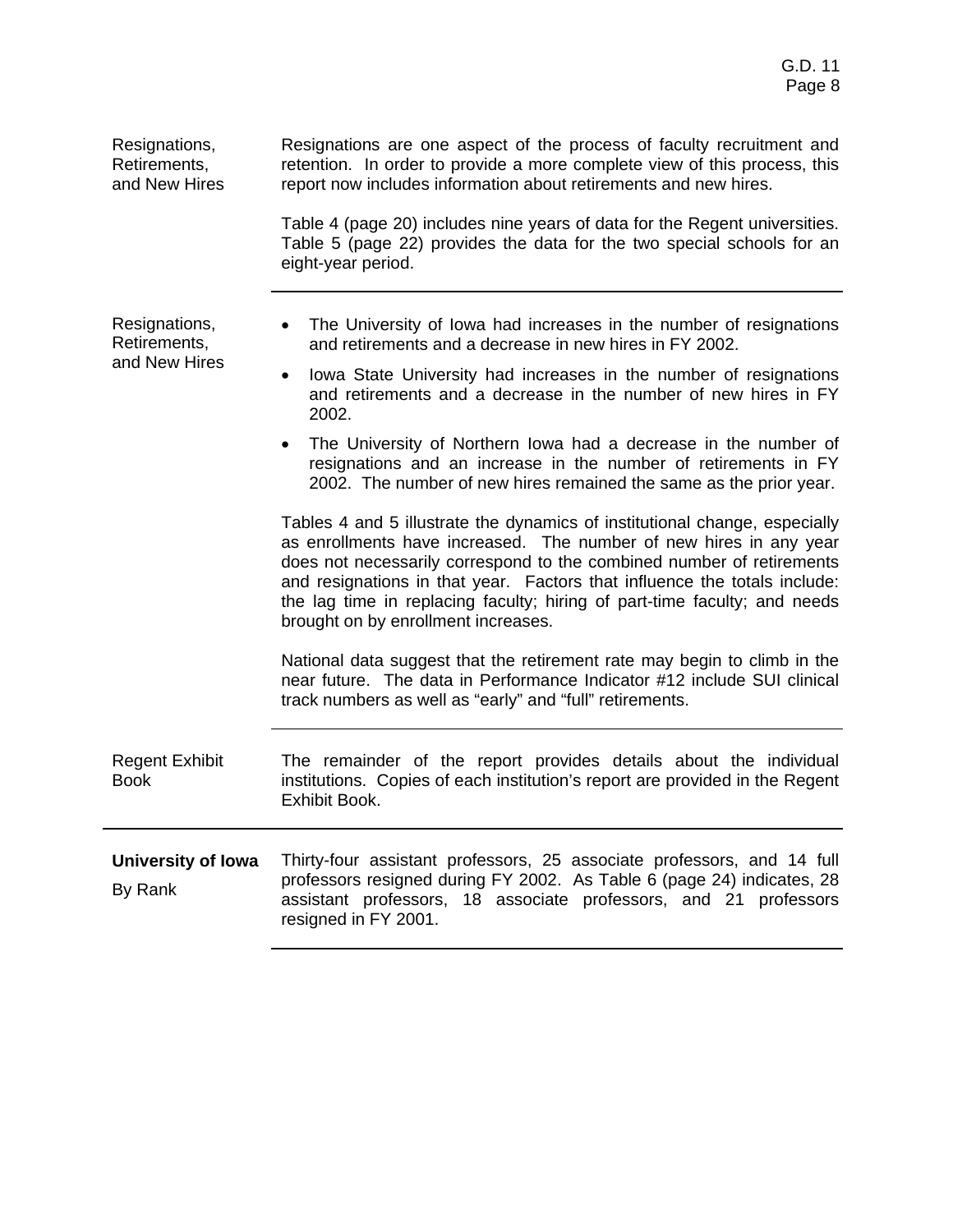| Reasons for<br>Resignation | Fifty-two faculty members (71.2%) resigned to accept positions in<br>other academic institutions.                                                                                        |
|----------------------------|------------------------------------------------------------------------------------------------------------------------------------------------------------------------------------------|
|                            | Fifteen faculty members (20.5%) resigned to accept a position in the<br>$\bullet$<br>private sector or to open a private practice or business.                                           |
|                            | Six individuals (8.2%) resigned for personal reasons, as noted in<br>Table 10 (page 25).                                                                                                 |
| By Location                | Of the faculty who resigned, three are known to be staying in lowa.<br>Thirteen faculty members moved to states contiguous with lowa and 57<br>moved to states not contiguous with lowa. |
| By College                 | As indicated in Figure 5 below, resignations occurred in all academic<br>colleges at SUI, except the Graduate College.                                                                   |
|                            | The largest number (31) occurred in the College of Medicine; this<br>$\bullet$<br>represents 42.5% of the total university resignations.                                                 |
|                            | The College of Liberal Arts had the second largest number (25) and<br>percentage (34.2%) of resignations.                                                                                |

• The remaining colleges had 1-4 resignations and accounted for 23.3% of the total resignations.

### **Figure 5 Resignations by College University of Iowa FY 2002**

| <b>College</b>                                          | Total #        | # of                | % of Total          | <b>Resignations</b> | College        |
|---------------------------------------------------------|----------------|---------------------|---------------------|---------------------|----------------|
|                                                         | <b>of</b>      | <b>Resignations</b> | <b>Resignations</b> | as % of Total       | Faculty as %   |
|                                                         | <b>Faculty</b> |                     |                     | College             | of Total       |
|                                                         |                |                     |                     | <b>Faculty</b>      | <b>Faculty</b> |
| Business Admin.                                         | 90             | 4                   | 5.5                 | 4.4                 | 4.5            |
| Dentistry                                               | 97             | 3                   | 4.1                 | 3.1                 | 4.8            |
| Education                                               | 97             | 3                   | 4.1                 | 3.1                 | 4.8            |
| Engineering                                             | 81             |                     | 1.4                 | 1.2                 | 4.0            |
| Graduate                                                | 13             | 0                   | 0.0                 | 0.0                 | 0.6            |
| Law                                                     | 39             | $\overline{2}$      | 2.7                 | 5.1                 | 1.9            |
| Liberal Arts & Sci.                                     | 662            | 25                  | 34.2                | 3.8                 | 32.8           |
| Medicine                                                | 789            | 31                  | 42.5                | 3.9                 | 39.1           |
| <b>Nursing</b>                                          | 48             |                     | 1.4                 | 2.1                 | 2.4            |
| Pharmacy                                                | 48             |                     | 1.4                 | 2.1                 | 2.4            |
| <b>Public Health</b>                                    | 54             | 2                   | 2.7                 | 3.7                 | 2.7            |
| Total*<br>the contract of the contract of the con-<br>. | 2,018          | 73                  | 100.0               | 3.7                 | 100.0          |

\*Includes clinical track faculty.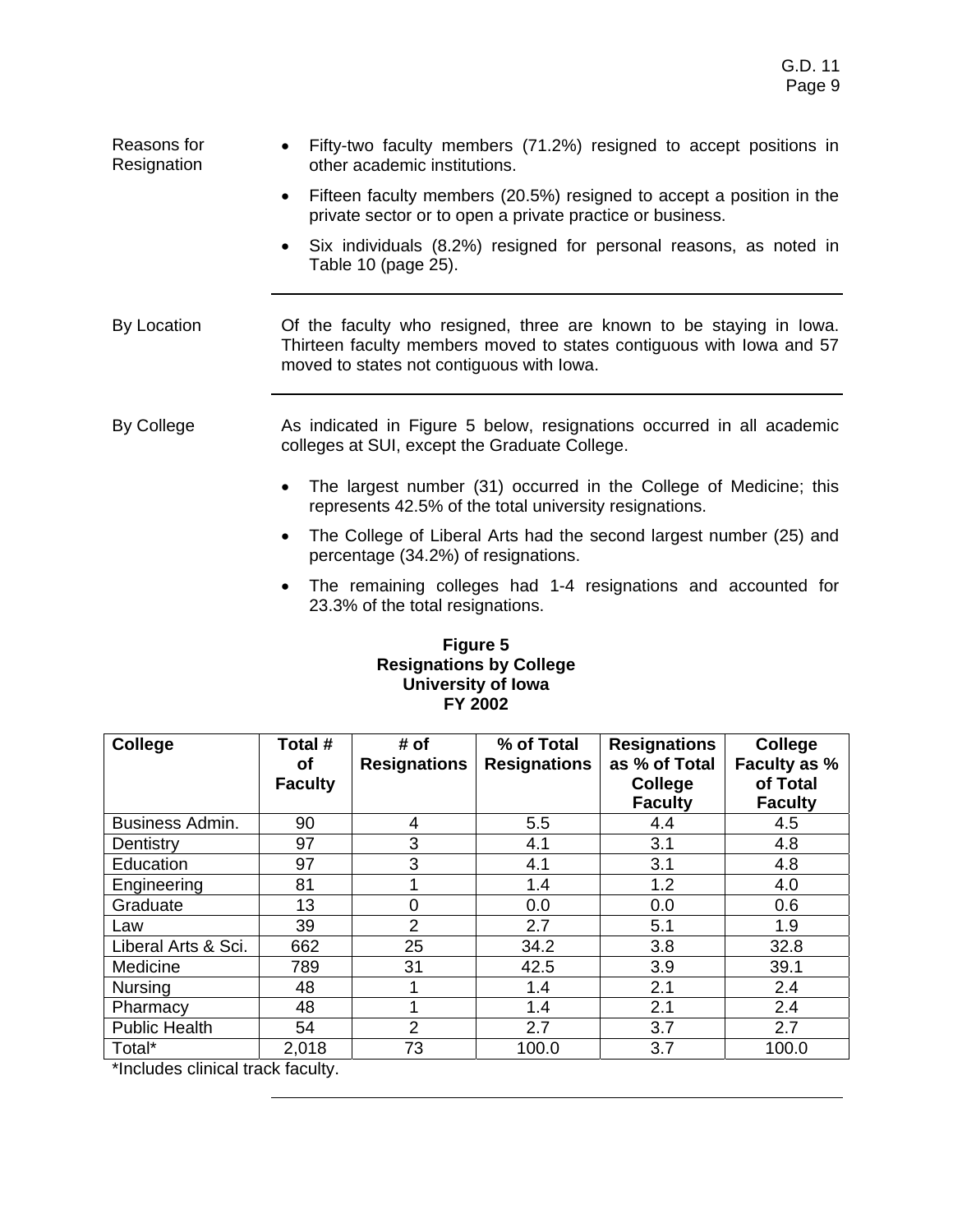Provost's Office Resignation Survey The Provost's Office mailed a resignation survey to the 73 faculty members who resigned in FY 2002. The return rate (58.9%) was slightly higher than last year's 56.7% return rate. Survey respondents had been at the University for an average of seven years. Women respondents had been at SUI significantly fewer years compared to male respondents. The most common reason (cited by 58% of the respondents) for resigning was obtaining a better offer elsewhere.

Exit Interviews In addition to the resignation survey, at least 16 resignees (21.9%) of the survey respondents were given an exit interview by their college, and attempts were made to contact all resigning faculty members regarding a confidential exit interview. Members of the Emeritus Faculty Council and the Provost's Office conducted 49 interviews.

> The exit interview was organized using the broad topics of the resignation survey, and provided faculty an opportunity to expand their survey responses and to discuss other topics.

- Summary of Exit Interviews • Some of the dissatisfaction with departments appeared to be a poor "fit" between the faculty member's interests and the orientation of the department of the college. For example, some sought interdisciplinary activities in departments that were more singledisciplined focused, whereas others were connected with interdisciplinary groups whose interests did not mesh with theirs.
	- Others attributed their dissatisfaction to what they perceived as a heavy-handed or poorly skilled DEO, or to departmental policies that did not align with their views, or to their department not valuing their work.
	- A number of faculty commented on the "thinness" of personnel in various areas, likely due to budget cuts; they noted insufficient clinical faculty for the workload or the need for more departmental administrative staff.
	- Most interviewees were satisfied with the University's support for research and teaching, but a number noted the lack of funds for small, start-up projects, and felt that large-scale basic-science, quantitative research was overvalued relative to smaller scale, qualitative, or clinical research.
	- Compensation issues were frequently raised as a point of dissatisfaction in the exit interviews. The concern might not have been specifically with compensation but with the fact that they were expected to do an increasing number of things without a comparable increase in compensation.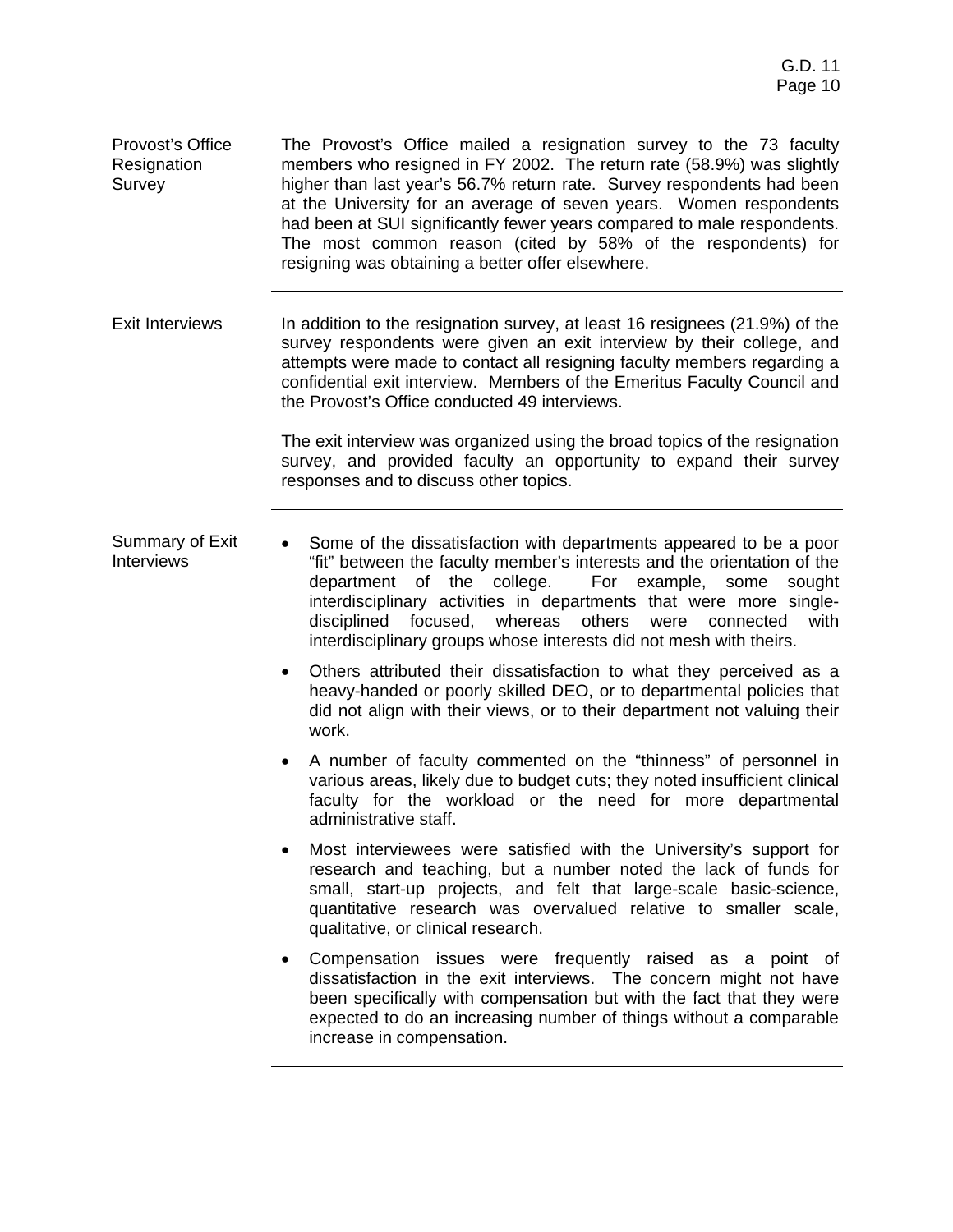**Satisfaction** Survey This was the third year of the satisfaction survey. Respondents were asked to rate seven broad areas on a scale of 1 (most dissatisfied) to 5 (most satisfied). The seven areas included the following:

- 1. The General Atmosphere of the University and Iowa City
- 2. Their Departmental Atmosphere
- 3. The University's Commitment to Diversity
- 4. The University's Commitment to Excellence in Research
- 5. The University's Commitment to Excellence in Teaching
- 6. Compensation
- 7. Hospital Atmosphere (for health science college faculty only; this item was added mid year)

Faculty expressed the greatest satisfaction with the General Atmosphere of the University and Iowa City (Mean = 3.9) and the most dissatisfaction with Compensation (Mean = 3.1).

**Suggestions** to Improve Faculty **Retention** 

- Improve faculty salaries. Faculty are leaving the University primarily for better positions elsewhere – either in higher education or in the private sector.
- Continue to work on departmental atmosphere. The Provost's Office is continuing its DEO workshop series. In addition, the Office is making available to departmental and other leaders, various administrative development opportunities through the Committee on Interinstitutional Cooperation (CIC). The Provost's Office also continues to monitor collegiate mentoring of junior faculty.
- Increase attention to dual-career issues. Family reasons were cited more frequently this year than in the past and rose to the second most common reasons for faculty resignations. SUI's Dual Career Network was developed to assist partners and spouses of new faculty and staff in job searches and placement. Due to financial considerations, service is focused on the first year of a faculty member's employment at SUI, but with additional personnel, it could be expanded to include placement services for partners and spouses of faculty who have been at the University longer than one year and who are in danger of being recruited elsewhere because of better professional opportunities for their partner or spouse.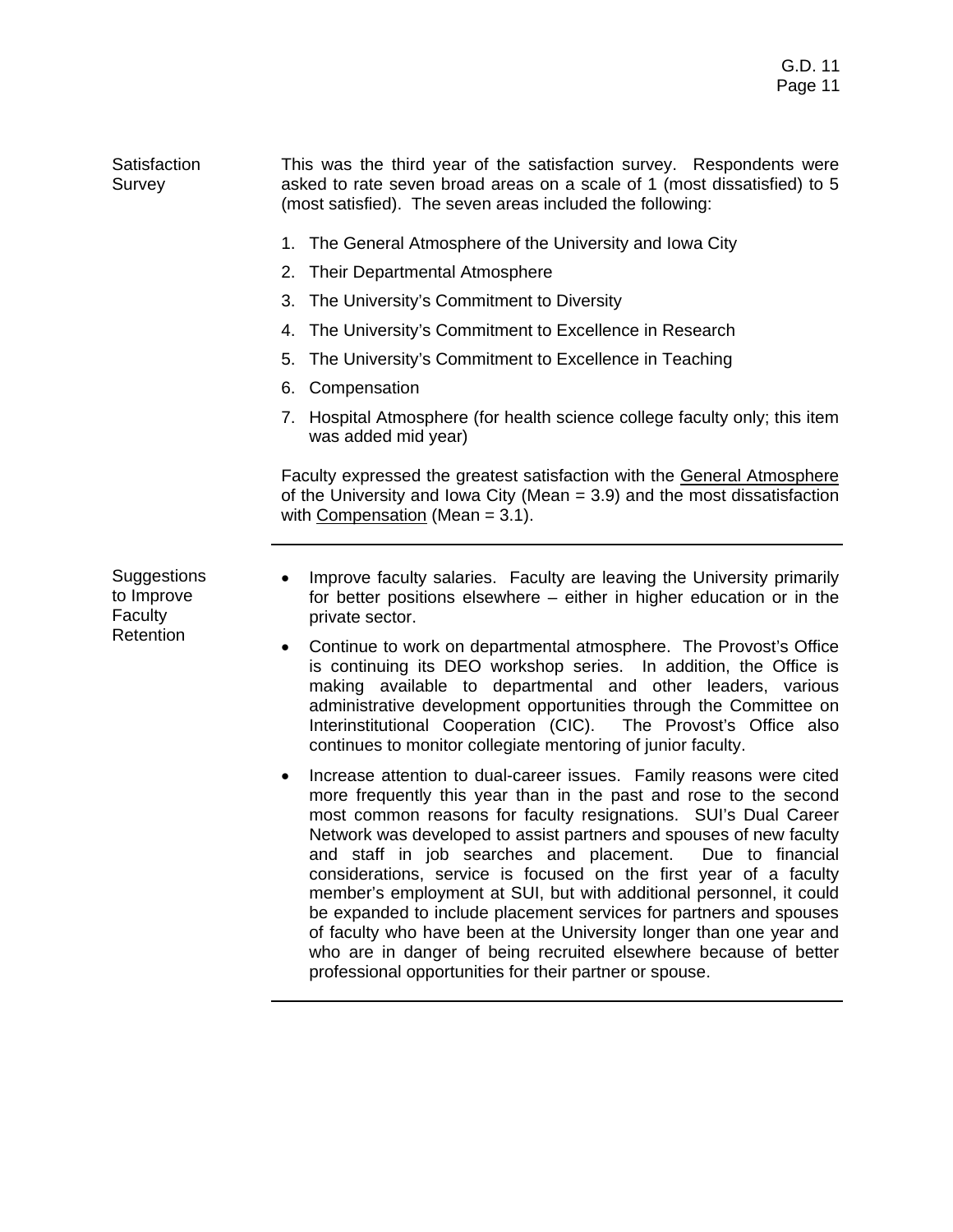Counteroffers Most survey respondents neither sought (79.0%) nor were made (65.0%) a counteroffer. Compared to previous years, about 12% more faculty members said they were made a counteroffer they found unacceptable, whereas only 5% said they were made what they considered an acceptable counteroffer but resigned anyway.

**Iowa State University**  ISU reports that 58 tenured or tenure-eligible faculty members submitted resignations for the period July 1, 2001 to June 30, 2002. The total number of resignations increased by three from the prior year, as illustrated in Table 7 (page 24).

By Rank The largest number of resignations, 30 (51.7%) came from assistant professors. Associate professors accounted for 12 (20.7%) of the resignations. Sixteen full professors (27.6%) submitted their resignations in FY 2002. The average number of resignations during the most recent 10-year period was 37.5, which was an increase from the ten-year average of 34.0 the prior year. Compared to the previous year, the FY 2002 percentages reflect increases in resignations at the associate professor and professor levels and a decrease at the assistant professor level.

Reasons for Resigning As Table 11 (page 25), indicates, 35 faculty members who resigned (60.3%) took positions at another college or university. Eight individuals (13.8%) entered government service or took subsequent employment in business and industry. The third broad category, personal/unspecified reasons, had 13 faculty members (22.4%) in 2001-2002. The remaining two (3.5%) returned to school to further their education.

Gender and Race/Ethnicity Table 11 further indicates that 23 resignations (39.7%) were women. Nine racial/ethnic minority faculty members (15.5%) resigned in 2001-2002.

By Location **Four resignees are known to have remained in Iowa.** Eight took positions in contiguous states. Thirty-four individuals chose to relocate in non-contiguous states. Twelve did not specify relocation information.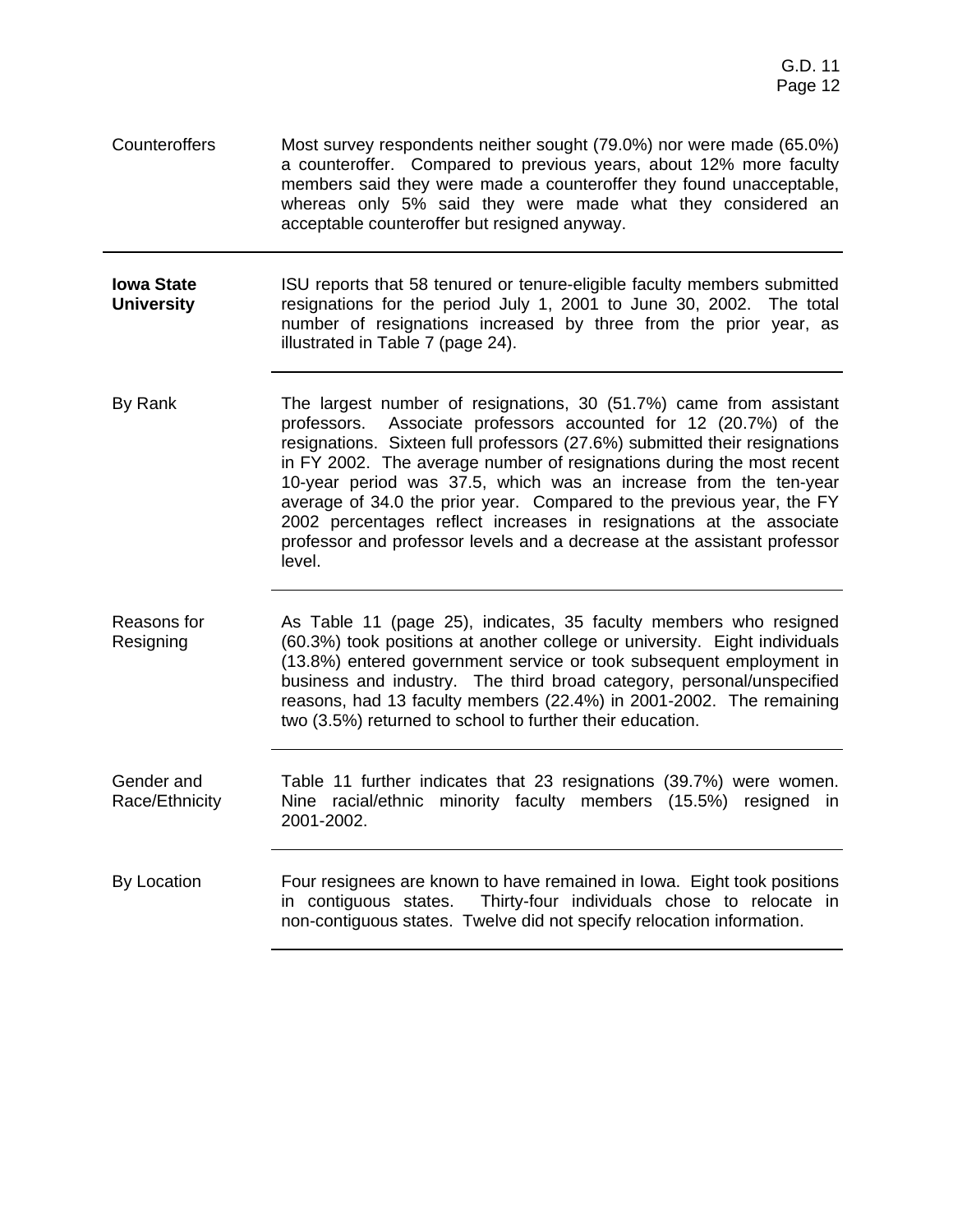By College Each of the eight instructional colleges, as well as the ISU Library, noted in Figure 5 below, reported one or more faculty resignations during FY 2002. The College of Liberal Arts and Sciences had the largest number (23) and highest percentage (39.7%) of resignations. Several colleges had over 5.0% of their faculty resign, including the College of Education (8.5%) and the College of Engineering (6.0%).

### **Figure 5 Resignations by College Iowa State University 2001-2002**

| <b>College</b>  | Total #        | # of                | % of Total          | <b>Resignations</b> | College        |
|-----------------|----------------|---------------------|---------------------|---------------------|----------------|
|                 | <b>of</b>      | <b>Resignations</b> | <b>Resignations</b> | as % of Total       | Faculty as %   |
|                 | <b>Faculty</b> |                     |                     | College             | of Total       |
|                 |                |                     |                     | <b>Faculty</b>      | <b>Faculty</b> |
| Agriculture     | 286            | 5                   | 8.6                 | 1.7                 | 21.1           |
| <b>Business</b> | 63             | 3                   | 5.2                 | 4.8                 | 4.6            |
| Design          | 80             | 3                   | 5.2                 | 3.8                 | 5.9            |
| Education       | 71             | 6                   | 10.3                | 8.5                 | 5.2            |
| Engineering     | 183            | 11                  | 19.0                | 6.0                 | 13.5           |
| Fam. & Cons.    | 70             | 3                   | 5.2                 | 4.3                 | 5.2            |
| Science         |                |                     |                     |                     |                |
| Liberal Arts &  | 473            | 23                  | 39.7                | 4.9                 | 34.9           |
| <b>Sciences</b> |                |                     |                     |                     |                |
| Library         | 34             |                     | 1.7                 | 2.9                 | 2.5            |
| Vet. Medicine   | 95             | 3                   | 5.2                 | 3.2                 | 7.0            |
| Total           | 1,355          | 58                  | 100.0               | 4.3                 | 100.0          |

Retention Efforts In several instances, counteroffers made by ISU resulted in the retention of faculty. Counteroffers may involve salary, research support, and new work opportunities. The Provost's Office has developed a process for putting together retention packages for quality faculty who are considering leaving the University.

> With the establishment of the Academic Plan Pool in FY 2001, the Provost's Office has helped some departments to retain key faculty by partially funding academic employment opportunities for partners. These funds have been particularly important in hiring and retaining women and minority faculty.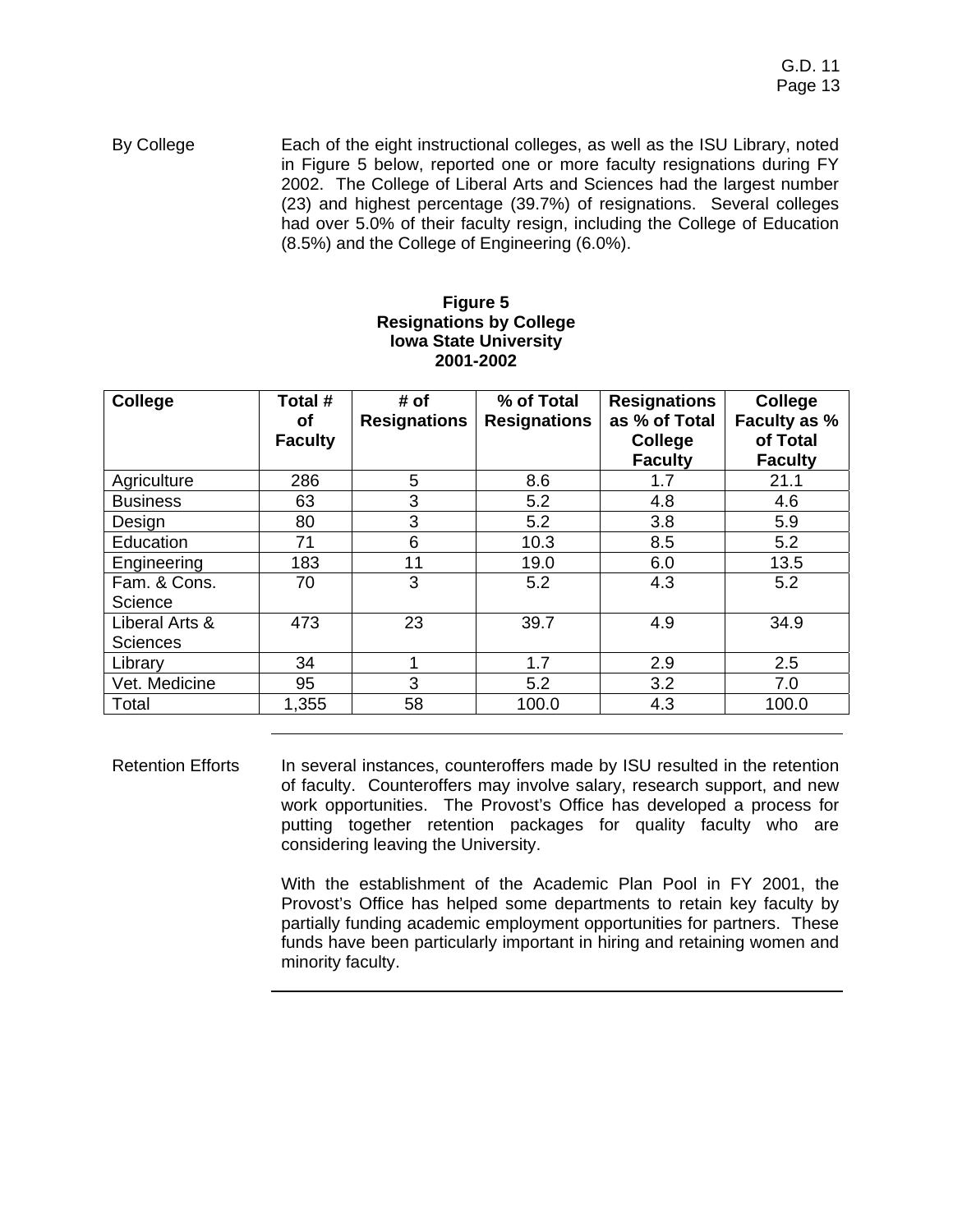| <b>Mentoring Efforts</b> | The mentoring program for new faculty was implemented by the Provost  |
|--------------------------|-----------------------------------------------------------------------|
| and Results              | in 1992-1993 and was available to many of the faculty who resigned in |
|                          | FY 2002. Each year, a questionnaire assessing the success of the      |
|                          | program is distributed to faculty mentors and new faculty who were    |
|                          | mentored during the year. The respondents comment on the choice of    |
|                          | mentor, the kinds of activities that characterized the mentoring      |
|                          | relationships, and recommendations for improvement.                   |

The mentoring program is effective in assisting the new faculty member's transition to the academic community. This effectiveness is enhanced when the department chair and the new faculty member collaborate in the selection of a mentor. Two mentors can often serve in complementary roles, especially for faculty engaged in multi-disciplinary scholarship and teaching. Women faculty and established members of the faculty who were 20-25 years older than the new faculty member proved to be especially helpful mentors, offering strategic guidance in networking.

Consistent involvement by the department chair is a key component in effective mentoring. The Provost's Office and department chairs are encouraging the extension of the mentoring relationship beyond the first year of the new faculty member's probationary period, and in many departments, these long-term relationships are key in the retention of new faculty.

Orientation Events The Provost's Office has developed an extensive series of orientation events for first-year faculty to complement the mentoring program. In the fall, during two days of orientation, new faculty focused on teaching issues and a variety of issues important for new faculty members, e.g., promotion and tenure, professional development resources, and faculty responsibilities. In the spring, there will be a focus on pedagogy.

Exit Interview Results This summer, ISU completed a multi-year study of faculty resignations. The assessment showed that, in addition to very specific reasons faculty cite for leaving (salary, partner accommodation, new challenges), there are factors in the general campus that play a role in the decision to leave the University.

> Consequently, the Provost's Office is designing a survey tool for departing faculty in addition to one that will assess the climate issues for current faculty. There is also discussion about formalizing the opportunity for faculty members to meet with administration (including the Provost) when they decide to leave with the expectation that the information collected will be used to strengthen retention efforts.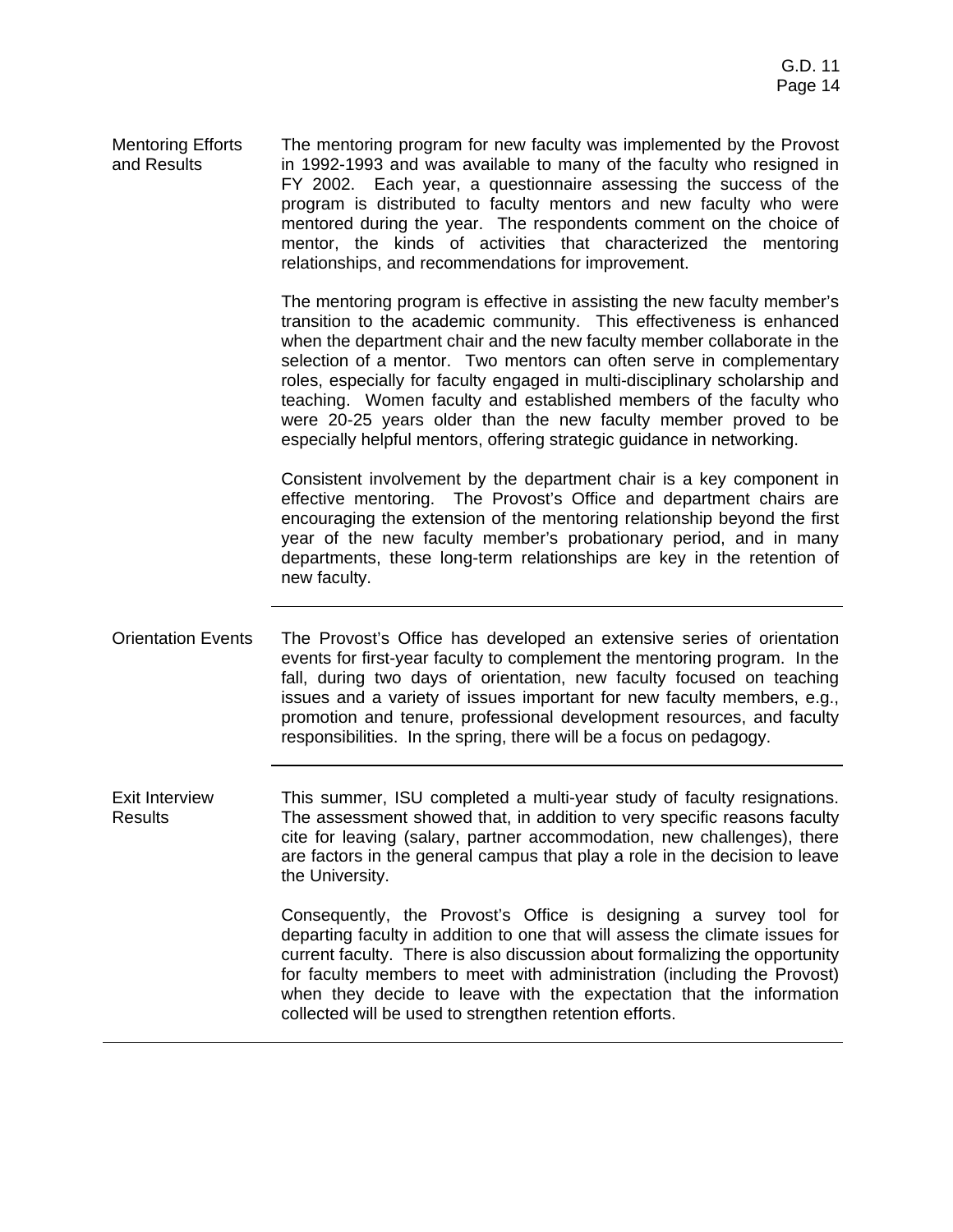| University of<br><b>Northern Iowa</b> | Thirty-three faculty members submitted resignations during 2001-2002,<br>compared to 36 the year before.                                                                                                                                                                                                                                                                                                                                                                                                                                                    |
|---------------------------------------|-------------------------------------------------------------------------------------------------------------------------------------------------------------------------------------------------------------------------------------------------------------------------------------------------------------------------------------------------------------------------------------------------------------------------------------------------------------------------------------------------------------------------------------------------------------|
| Reasons for<br>Resigning              | As noted on Table 12 (page 26), of the 33 resignations during FY 2002,<br>20 faculty members (60.6%) took positions in other colleges and<br>universities. Six faculty members (18.2%) left to pursue an opportunity in<br>government or the private sector. Five faculty members (15.2%) cited<br>personal reasons for resigning. Two faculty members (6.0%) returned to<br>graduate school to pursue a terminal degree. In exit interviews, the large<br>majority of resigning faculty indicated that their experience at UNI had<br>been a positive one. |
| By Rank                               | As Table 8 (page 24) indicates, there were 7 resignations from instructors<br>(21.2%), 23 from assistant professors (69.7%), two from associate<br>professors (6.1%), and one from a full professor (3.0%).                                                                                                                                                                                                                                                                                                                                                 |
| By Gender and<br>Race/Ethnicity       | As noted in Table 12 (page 26), 16 (48.5%) resignations were from<br>female faculty members and 17 (51.5%) from male faculty members.<br>Eight resignations (24.2%) were from minority faculty members.                                                                                                                                                                                                                                                                                                                                                     |
| By Location                           | Of those faculty members who resigned and reported where they were<br>relocating, three (9.1%) remained in Iowa; three (9.1%) relocated to<br>contiguous states, and 22 (66.7%) moved to non-contiguous states. Five<br>faculty members (15.1%) did not indicate where they would relocate.                                                                                                                                                                                                                                                                 |
| By College                            | All five instructional colleges at UNI, as well as the UNI Library, reported<br>faculty resignations. The College of Education, as indicated in Figure 5<br>on the following page, had the largest number of resignations (10) and<br>the greatest percentage of total resignations of any college (30.3%).<br>Four colleges had 5.0% or more of their faculty resign: Education (5.0%),<br>Social and Behavioral Sciences (9.2%), Natural Science (5.7%), and<br>Library (5.0%).                                                                           |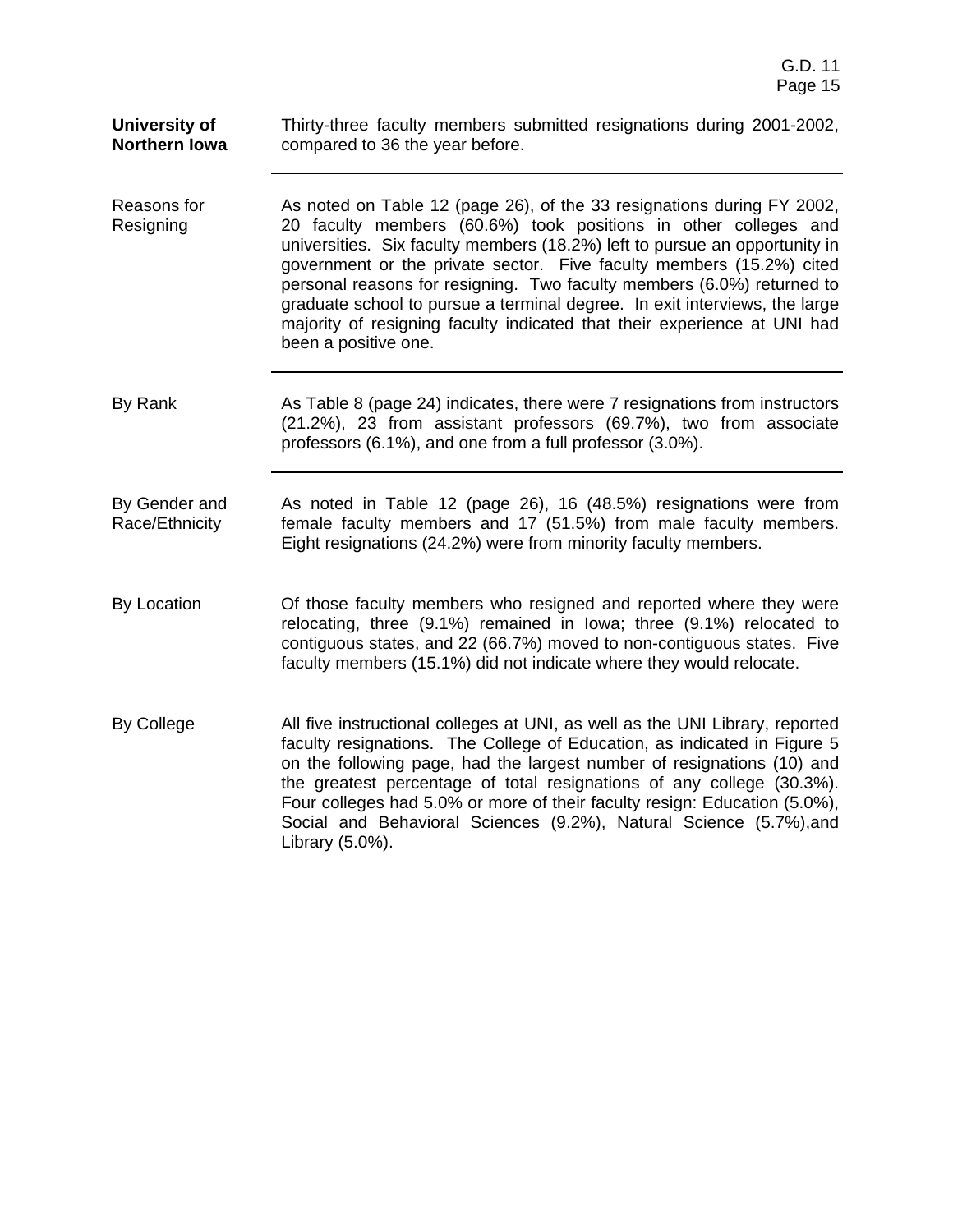### **Figure 5 Resignations by College University of Northern Iowa FY 2002**

| College                | Total #        | # of                | % of Total          | <b>Resignations</b> | <b>College</b> |
|------------------------|----------------|---------------------|---------------------|---------------------|----------------|
|                        | οf             | <b>Resignations</b> | <b>Resignations</b> | as % of Total       | Faculty as %   |
|                        | <b>Faculty</b> |                     |                     | <b>College</b>      | of Total       |
|                        |                |                     |                     | <b>Faculty</b>      | <b>Faculty</b> |
| Business Admin.        | 56             | $\overline{2}$      | 6.1                 | 3.6                 | 8.9            |
| Education              | 181            | 9                   | 27.3                | 5.0                 | 28.9           |
| Hum. & Fine Arts       | 155            | 4                   | 12.1                | 2.6                 | 24.7           |
| <b>Natural Science</b> | 105            | 6                   | 18.2                | 5.7                 | 16.7           |
| Social &               | 109            | 10                  | 30.3                | 9.2                 | 17.4           |
| Behavioral Sci.        |                |                     |                     |                     |                |
| Library                | 21             | $\overline{2}$      | 6.1                 | 9.5                 | 3.3            |
| Total                  | 627            | 33                  | 100.0               | 5.3                 | 100.0          |

Faculty Mentoring Programs Faculty mentoring activities, both formal and informal, introduce new faculty members to the university community. Such activities enable new faculty to understand university customs, policies, and procedures and assist them to integrate into the life of the institution.

> During the FY 2002 academic year, budget reductions adversely affected the University's efforts to foster faculty growth, development, and retention. UNI's Center for the Enhancement of Teaching (CET), which had played a key role in mentoring and faculty development, was eliminated in Spring 2002. The Center's Advisory Committee continues to meet under the auspices of the Provost's Office to share ideas and provide suggestions for mentoring and faculty development. The Provost's Office has assumed several CET responsibilities on a temporary basis, including New Faculty Orientation.

> The goal of the various mentoring efforts is to establish and maintain effective avenues of communication and support for new faculty members so that their goals and the goals of the institution can best be achieved. New faculty members report that the mentoring programs and other new faculty activities make a positive difference in their first year at UNI; that a good mentoring relationship with an experienced faculty member eases the transition to university life; and that mentoring assists in progress toward tenure.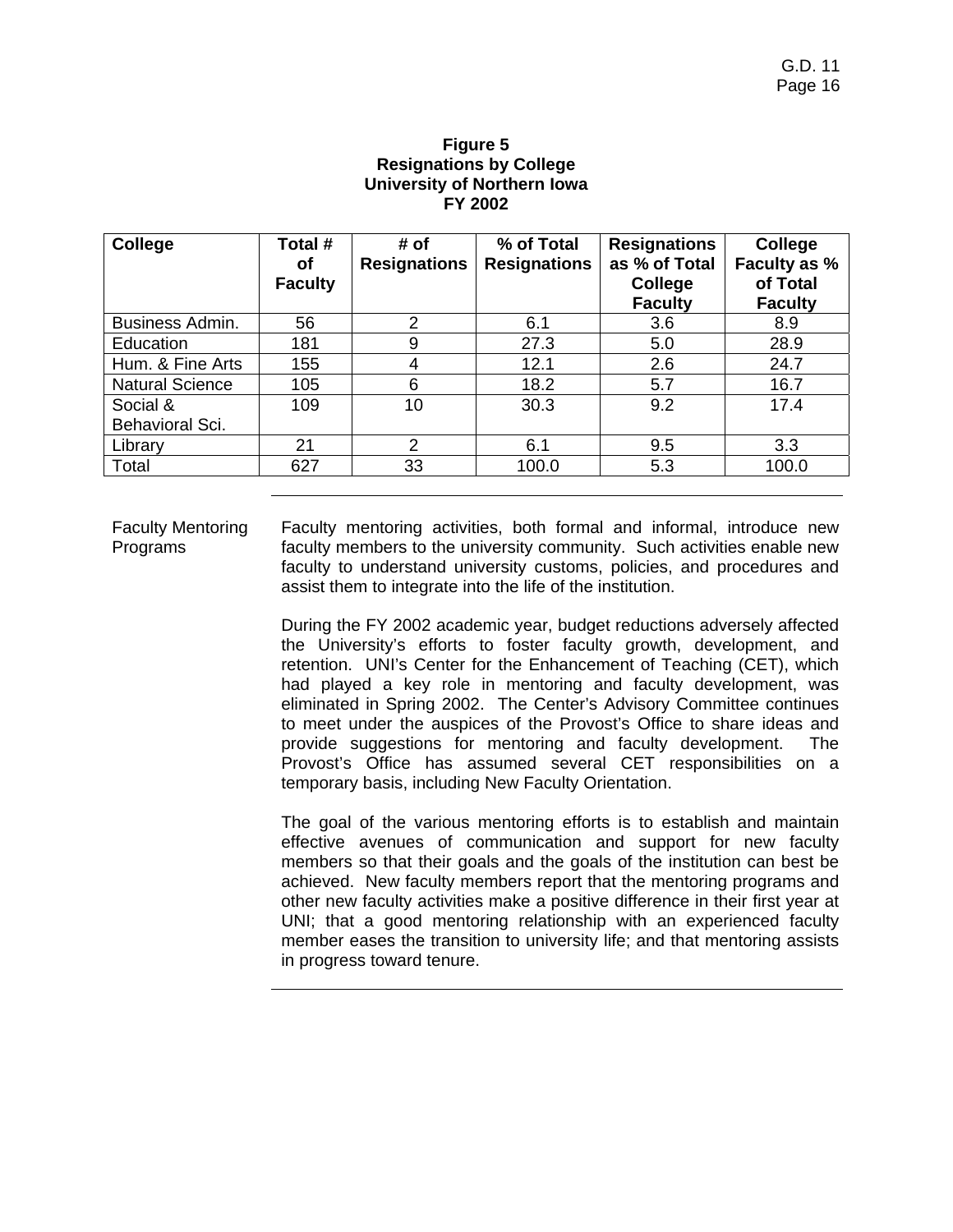Exit Interviews With 23 of the 33 faculty resignations occurring at the rank of assistant professor, the University believes that the budget climate is affecting its ability to retain junior faculty. Although exit interviews continue to indicate that these faculty felt welcome on their arrival and enjoyed a positive experience during their stay, many were lured by higher salaries and more attractive faculty assignments to institutions with greater financial stability.

**Iowa School for the Deaf** The curriculum coordinator resigned at ISD in FY 2002 to accept a principal position.

- **Iowa Braille and Sight Saving School**  IBSSS had five resignations during FY 2002. Two accepted employment in other states and three moved out of state to be nearer to family members.
- **Recruitment** and Retention **Efforts** A number of incentives are used to recruit and retain faculty. In addition to offering a competitive salary and benefits package, they include: reimbursement of moving expenses for new faculty, a bonus for Association for Education and Rehabilitation of the Blind and Visually Impaired (AER) certification, relocation packets for communities throughout Iowa where Outreach faculty may be residing, and summer employment. The faculty who provide itinerant services are supported with the use of a state car, a laptop computer, and a cellular phone for business use.
- Conclusions The combined percentage of faculty resignations at the Regent universities increased to 4.1% of the tenured and tenure-track faculty, which is below the national average of 4.5%. In FY 2002, at the universities, the percentage of female faculty members and the percentage of racial and ethnic minority faculty member resignations decreased from the prior year.

The Board of Regents and the institutions need to remain vigilant about resignations and the reasons for the resignations. The need for effective mentoring and orientation programs for new faculty continues to be of critical importance. The universities should continue to report in detail on the results of these programs.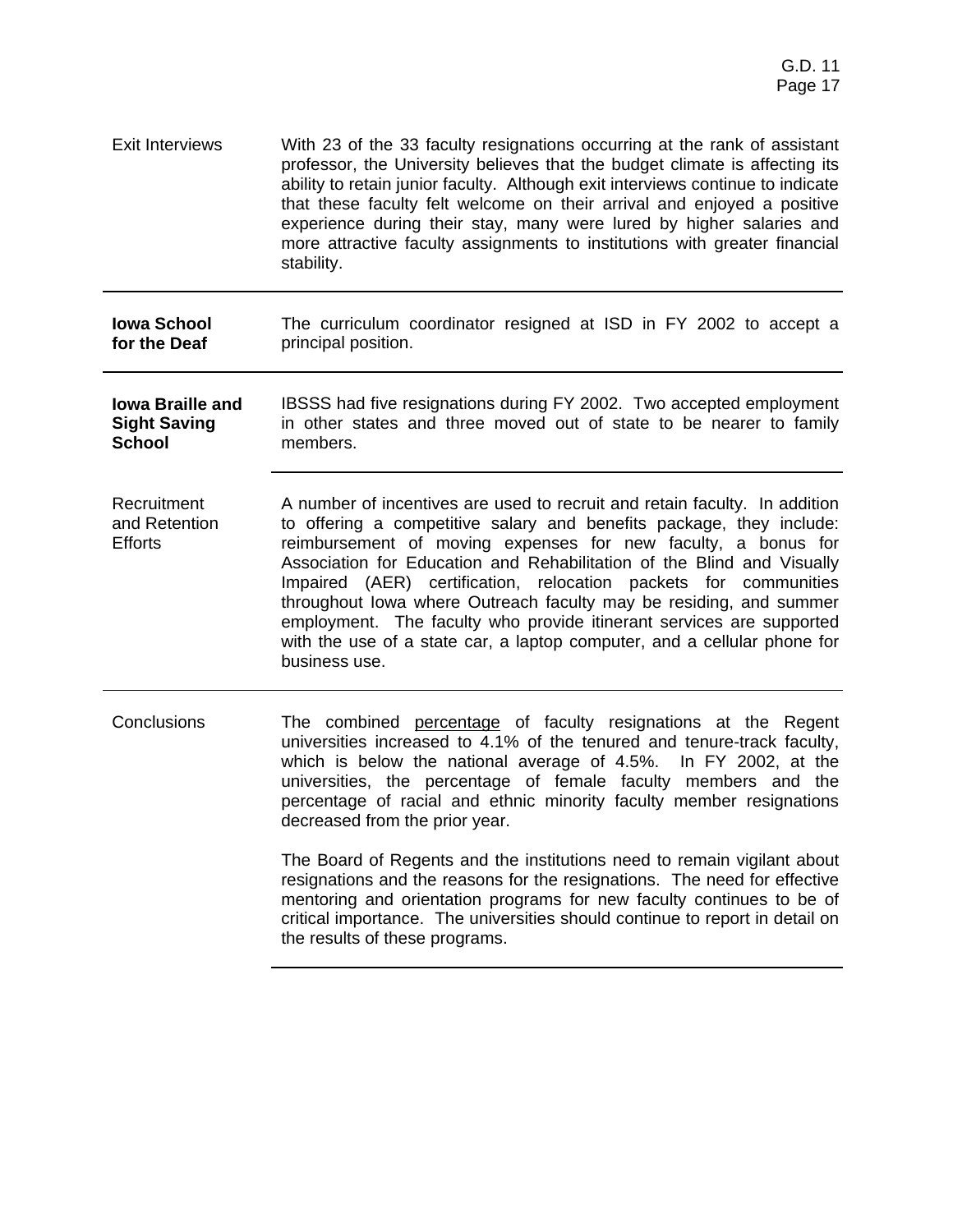Performance Indicator Graphs and Data

Tables 4 and 5 (pages 20 and 22) include pertinent data. Performance Indicators #12a, #12b, and #12c provide nine years of statistics on resignations, retirements, and new hires. These data are also included in the Annual Report on Performance Indicators (G.D. 5).

ana Lo nuales Diana Gonzalez

lichdh  $\overline{\phantom{a}}$ Approved:

S. Nichols

dg/h/aa/perf-ind/2003/jan03gd11.doc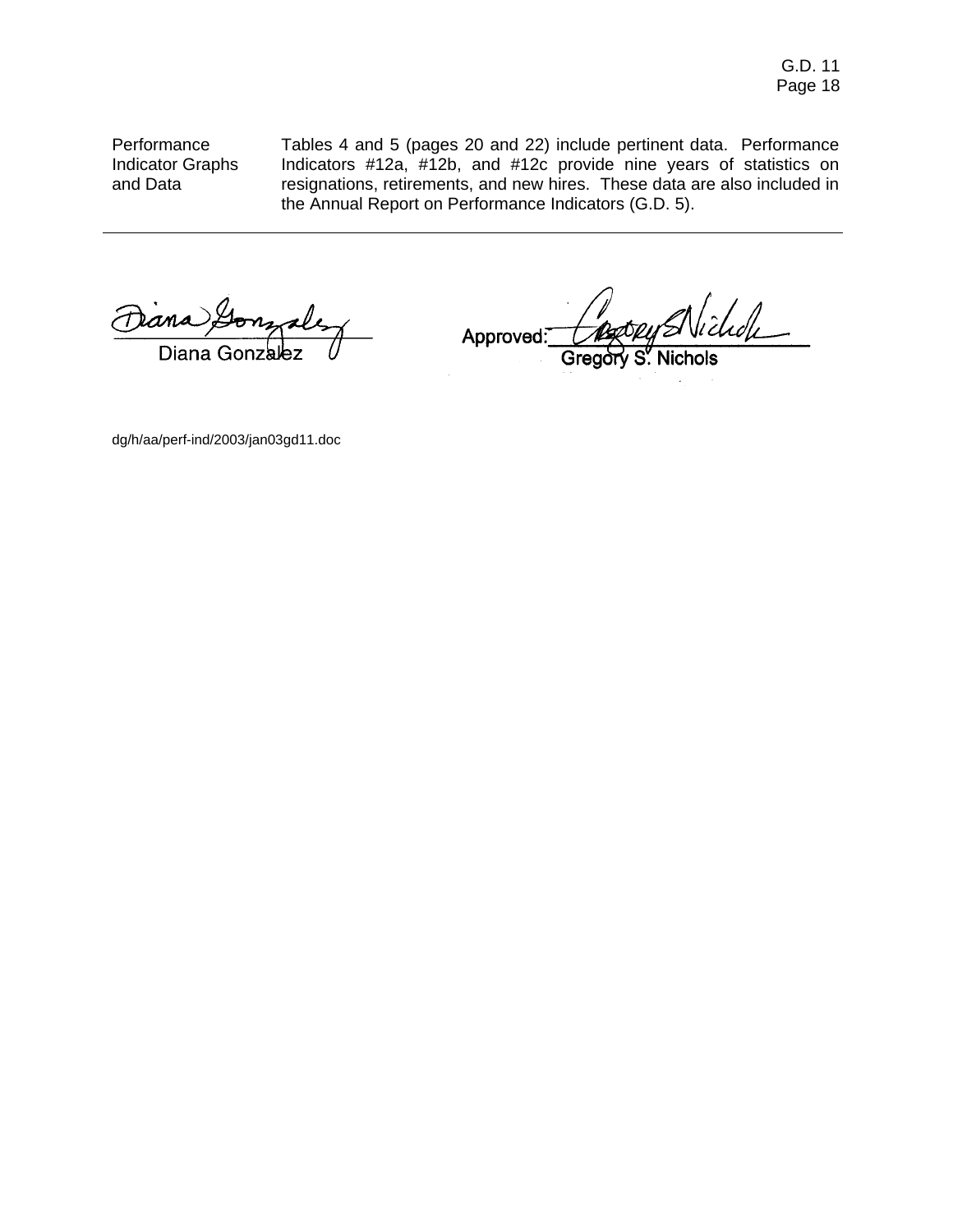### **Table 1\* Regent University Resignations 1987 to 2002 (July 1 to June 30 Each Year)**

|            | 87  | 88 | 89 | 90 | 91 | 92 | 93  | 94  | 95 | 96  | 97 | 98  | 99  | 00  | 01  | 02             |
|------------|-----|----|----|----|----|----|-----|-----|----|-----|----|-----|-----|-----|-----|----------------|
| SUI        | 97  | 64 | 63 | 59 | 63 | 53 | 58  | 55  | 53 | 66  | 55 | 55  | 79  | 74  | 67  | 72<br><b>ن</b> |
| <b>ISU</b> | 43  | 25 | 30 | 47 | 34 | 23 | 26  | 32  | 24 | 28  | 26 | 42  | 39  | 45  | 55  | 58             |
| UNI        | 25  | 22 | 25 | 20 | 22 | 18 | 18  | 13  | 15 | 12  | 11 | 25  | 20  | 32  | 36  | 33             |
| Total      | 165 |    | 18 | 26 | 19 | 94 | 102 | 100 | 92 | 106 | 92 | 122 | 138 | 151 | 158 | 164            |

\*The graphs for Table 1 are on page 21.

| Table 2                                          |
|--------------------------------------------------|
| Number and Percent of Women Faculty Who Resigned |
| 1995 to 2002                                     |

| Year | <b>SUI</b> |    |      |       | ISU |                                 |       | <b>UNI</b> |      |           | <b>ISD</b> |           |       | <b>IBSSS</b> |       |
|------|------------|----|------|-------|-----|---------------------------------|-------|------------|------|-----------|------------|-----------|-------|--------------|-------|
|      | Total      | W* | %    | Total | W   | %                               | ⊺otal | W          | %    | Total     | W          | $\%$      | Total | W            | %     |
| 1995 | 53         | 17 | 32.7 | 24    | 1   | 45.8                            | 15    | <b>NA</b>  | ΝA   | ΝA        | <b>NA</b>  | <b>NA</b> |       |              | 0.0   |
| 1996 | 66         | 22 | 30.7 | 28    | 5   | $\overline{7}$<br>$^{\circ}$ .8 | 12    | NA         | ΝA   | <b>NA</b> | <b>NA</b>  | <b>NA</b> |       | 4            | 100.0 |
| 1997 | 55         | 21 | 38.2 | 26    | 8   | 30.8                            | 11    | NA         | ΝA   | NA        | <b>NA</b>  | <b>NA</b> |       |              | 100.0 |
| 1998 | 55         | 11 | 20.0 | 42    | 17  | 40.5                            | 25    | 15         | 60.0 | 3         |            | 33.3      | 6     | 5            | 83.3  |
| 1999 | 79         | 21 | 26.6 | 39    | 19  | 48.7                            | 20    | 9          | 45.0 |           |            | 100.0     | 5     |              | 80.0  |
| 2000 | 74         | 24 | 32.4 | 45    | 15  | 33.3                            | 32    | 15         | 46.9 |           | 0          | 0.0       |       |              | 100.0 |
| 2001 | 67         | 21 | 31.3 | 55    | 21  | 38.2                            | 36    | 21         | 58.3 | 3         | 3          | 100.0     |       | 3            | 75.0  |
| 2002 | 73         | 25 | 34.2 | 58    | 23  | 39.7                            | 33    | 16         | 48.5 |           |            | 100.0     | 5     | 3            | 60.0  |

*(Note: In all columns, the number for "total" refers to total number of resignations in the institution, not the total number of tenured and tenure-track women on the faculty of the universities.);* \*Number of women.

| Table 3                                                           |
|-------------------------------------------------------------------|
| Number and Percent of Racial/Ethnic Minority Faculty Who Resigned |
| 1995 to 2002                                                      |

| Year |       | <b>SUI</b> |          |      | ISU       |      |       | <b>UNI</b> |           |       | ISD |      |       | <b>IBSSS</b> |      |
|------|-------|------------|----------|------|-----------|------|-------|------------|-----------|-------|-----|------|-------|--------------|------|
|      | Total | RE*        | %        | Tota | <b>RE</b> | $\%$ | Total | <b>RE</b>  | %         | Total | RE  | $\%$ | ⊺otal | RE           | $\%$ |
| 1995 | 53    | NA         | ΝA       | 24   | 5         | 20.8 | 5     | <b>NA</b>  | ΝA        | ΝA    | 0   | 0.0  |       | 0            | 0.0  |
| 1996 | 66    | 11         | 6.7<br>7 | 28   | 9         | 32.  | 12    | 2          | ⇁<br>16.7 | ΝA    | 0   | 0.0  |       | 0            | 0.0  |
| 1997 | 55    | 7          | 12.7     | 26   |           | 3.8  | 11    |            | 9.0       | ΝA    | 0   | 0.0  |       | 0            | 0.0  |
| 1998 | 55    | 9          | 16.4     | 42   |           | 16.7 | 25    | 2          | 0.8       | 3     | 0   | 0.0  | 6     | 0            | 0.0  |
| 1999 | 79    | 12         | 5.2      | 39   | 10        | 25.6 | 20    | 6          | 30.0      |       | 0   | 0.0  | 5     | 0            | 0.0  |
| 2000 | 74    | 11         | 14.9     | 45   |           | 15.5 | 32    | 4          | 12.5      |       | 0   | 0.0  |       | 0            | 0.0  |
| 2001 | 67    | 16         | 23.9     | 55   | 10        | 18.2 | 36    | 4          | 11.<br>1  | 3     | 0   | 0.0  | 4     | 0            | 0.0  |
| 2002 | 73    | 11         | 5.1      | 58   | 9         | 15.5 | 33    | 8          | 24.2      |       | 0   | 0.0  | 5     | 0            | 0.0  |

\*Number of racial/ethnic minorities.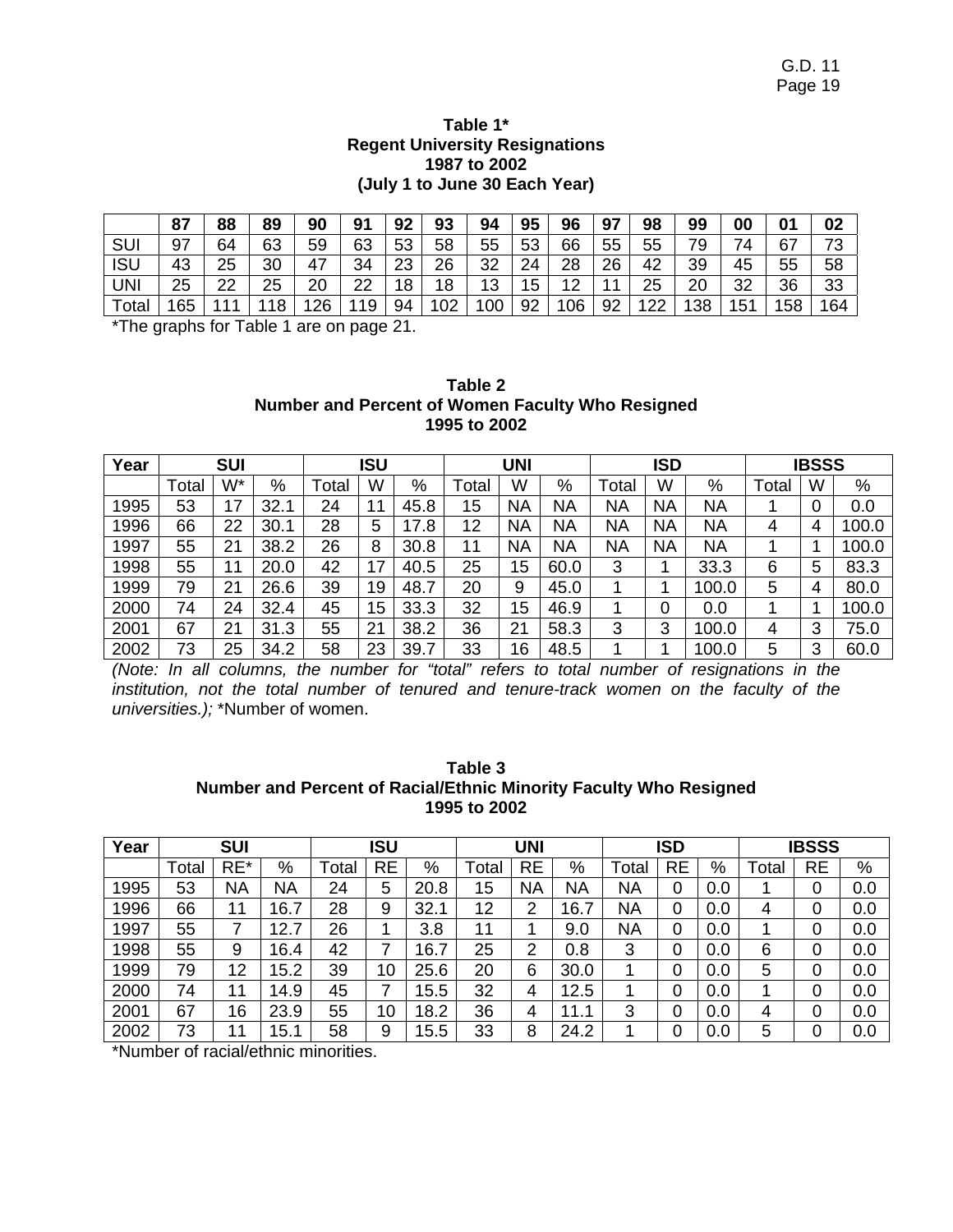### **Table 4 Tenured, Tenure-Track Faculty, and Clinical Track Faculty Resignations, Retirements and New Hires Common Data Set – Performance Indicators #12a, #12b, #12c**

#### **Regent Universities**

| <b>Related</b><br><b>Action Step -</b><br>Quality |                                                                                                       | University of lowa*                                                                                                                              |                                                                                                                                                             |                                                                                                       |                                                      | <b>Iowa State University</b>                                                                                                                                                                 |                                                                      |                                                                                                               |                                                       | University of Northern Iowa                                                                                             |                                                                                                       |
|---------------------------------------------------|-------------------------------------------------------------------------------------------------------|--------------------------------------------------------------------------------------------------------------------------------------------------|-------------------------------------------------------------------------------------------------------------------------------------------------------------|-------------------------------------------------------------------------------------------------------|------------------------------------------------------|----------------------------------------------------------------------------------------------------------------------------------------------------------------------------------------------|----------------------------------------------------------------------|---------------------------------------------------------------------------------------------------------------|-------------------------------------------------------|-------------------------------------------------------------------------------------------------------------------------|-------------------------------------------------------------------------------------------------------|
| 1.1.2.3                                           |                                                                                                       |                                                                                                                                                  |                                                                                                                                                             |                                                                                                       |                                                      |                                                                                                                                                                                              |                                                                      |                                                                                                               |                                                       |                                                                                                                         |                                                                                                       |
| 12a<br>Resignations                               | 93-94<br>94-95<br>95-96<br>96-97<br>97-98<br>98-99<br>99-00                                           | Total<br>No.<br>55<br>53                                                                                                                         | Pct.<br>1783 3.1%<br>1803 2.9%<br>66 1789+ 49=1838 3.6%<br>55 1748+ 79=1827 3.0%<br>55 1712+150=1862 3.0%<br>79 1702+176=1878 4.2%<br>74 1702+216=1918 3.9% | 93-94<br>94-95<br>95-96<br>96-97<br>97-98<br>98-99<br>99-00                                           | <u>No.</u><br>32<br>24<br>28<br>26<br>42<br>39<br>45 | Total<br>1455<br>1455<br>1455<br>1453<br>1427<br>1439<br>1423                                                                                                                                | Pct.<br>2.2%<br>1.6%<br>1.9%<br>1.8%<br>2.9%<br>2.7%<br>3.2%         | 93-94<br>94-95<br>95-96<br>96-97<br>97-98<br>98-99<br>99-00                                                   | <u>No.</u><br>13<br>15<br>12<br>11<br>25<br>20<br>32  | Total<br>604<br>610<br>619<br>623<br>608<br>596<br>593                                                                  | Pct.<br>2.2%<br>2.5%<br>1.9%<br>1.8%<br>4.1%<br>3.4%<br>5.4%                                          |
|                                                   | $00 - 01$<br>$01 - 02$                                                                                |                                                                                                                                                  | 67 1714+265=1979 3.4%<br>73 1707+311=2018 3.6%                                                                                                              | $00 - 01$<br>$01 - 02$                                                                                | 55<br>58                                             | 1425<br>1396                                                                                                                                                                                 | 3.9%<br>4.2%                                                         | $00 - 01$<br>$01 - 02$                                                                                        | 36<br>33                                              | 615<br>627                                                                                                              | 5.9%<br>5.3%                                                                                          |
| $12b***$<br>Retirements                           | 93-94<br>94-95<br>95-96<br>96-97<br>97-98<br>98-99<br>99-00<br>$00 - 01$<br>$01 - 02$                 | 20<br>26<br>$31+10=41$<br>$68 + 6 = 74$<br>$30 + 6 = 36$<br>$52+14=66$<br>$34+32=66$<br>$23+16=39$<br>$28+19=47$<br>(regular retirements + early | 1783 1.1%<br>1803 1.4%<br>1838 2.2%<br>1827 4.1%<br>1862 1.9%<br>1878<br>3.5%<br>3.4%<br>1918<br>2.0%<br>1979<br>2018<br>2.3%                               | 93-94<br>94-95<br>95-96<br>96-97<br>97-98<br>98-99<br>99-00<br>$00 - 01$<br>$01 - 02$                 | NA<br><b>NA</b>                                      | 1455<br>1455<br>24+24=48 1455<br>23+23=46 1453<br>41+41=82 1427 5.7%<br>39+35=74 1439 5.1%<br>28+20=48 1423 3.4%<br>25+25=50 1425 3.5%<br>22+31=53 1396 3.8%<br>(regular retirements + early | <b>NA</b><br><b>NA</b><br>3.3%<br>3.2%                               | 93-94<br>94-95<br>95-96<br>96-97<br>97-98<br>98-99<br>99-00<br>$00 - 01$<br>$01 - 02$<br>(regular             | 12<br>11<br>$9 + 3 = 12$<br>$12 + 8 = 20$<br>$8+7=15$ | 604<br>610<br>619<br>623<br>$13+16=29608$<br>$10+16=26$ 596<br>$9+11 = 20$ 593<br>615<br>$6+12 = 18$ 627<br>retirements | 2.0%<br>1.8%<br>1.9%<br>3.2%<br>4.8%<br>4.4%<br>3.4%<br>2.4%<br>2.9%<br>early<br>$\ddot{\phantom{1}}$ |
| 12c<br><b>New Hires</b>                           | retirements)<br>93-94<br>94-95<br>95-96<br>96-97<br>97-98<br>98-99<br>99-00<br>$00 - 01$<br>$01 - 02$ | 106<br>102<br>70<br>70<br>118<br>126<br>141<br>156<br>143                                                                                        | 1783 5.9%<br>1803 5.7%<br>1838 3.8%<br>1827 3.8%<br>1862 6.3%<br>1878 6.7%<br>1918 7.4%<br>1979 7.9%<br>2018 7.1%                                           | retirements)<br>93-94<br>94-95<br>95-96<br>96-97<br>97-98<br>98-99<br>99-00<br>$00 - 01$<br>$01 - 02$ | 49<br>40<br>58<br>59<br>70<br>92<br>105<br>107<br>77 | 1455<br>1455<br>1455<br>1453<br>1427<br>1439<br>1423<br>1425<br>1396                                                                                                                         | 3.4%<br>2.7%<br>4.0%<br>4.1%<br>4.9%<br>6.4%<br>7.4%<br>7.5%<br>5.5% | <i>retirements</i> )<br>93-94<br>94-95<br>95-96<br>96-97<br>97-98<br>98-99<br>99-00<br>$00 - 01$<br>$01 - 02$ | 26<br>35<br>36<br>30<br>29<br>50<br>50<br>32<br>32    | 604<br>610<br>619<br>623<br>608<br>596<br>593<br>615<br>627                                                             | 4.3%<br>5.7%<br>5.8%<br>4.8%<br>4.8%<br>8.4%<br>8.4%<br>5.2%<br>5.1%                                  |

Notes: \*For the University of Iowa, clinical track faculty are included in the total number of faculty. \*\*Data for #12b have been amended from previous years to include early retirements.

The number of faculty in this report may differ from the number of faculty included in other Board of Regents reports for a number of reasons. Some Board reports include the total number of faculty as of a date established by the federal government. Other Board reports may use figures based on a different date in either the fiscal or academic year.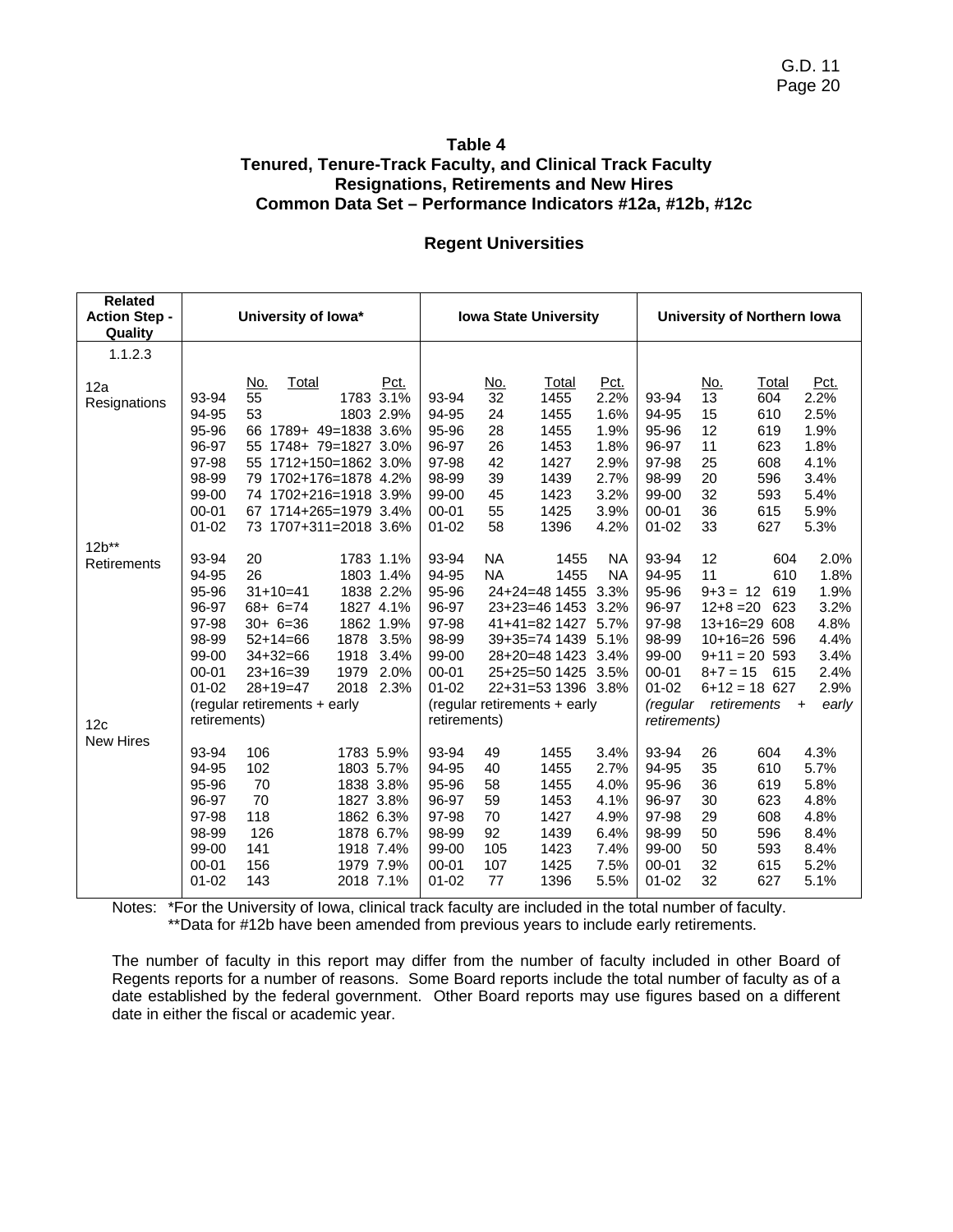G.D. 11 Page 21





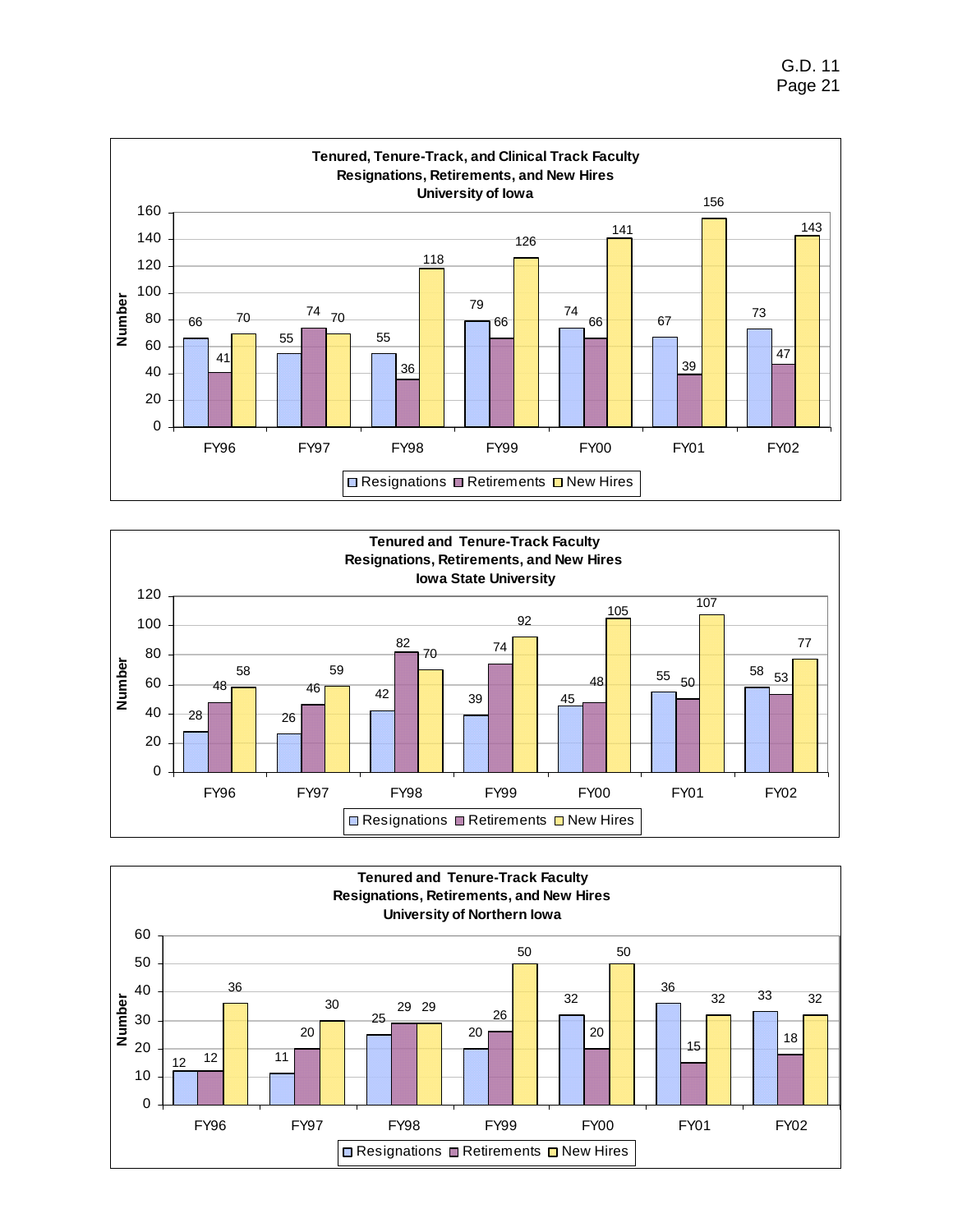### **Table 5 Faculty Resignations, Retirements, and New Hires Common Data Set – Performance Indicators #12a, #12b, #12c**

# **Special Schools**

|                  | <b>Related</b> |           |                |            |       |           |            |              |       |
|------------------|----------------|-----------|----------------|------------|-------|-----------|------------|--------------|-------|
|                  | <b>Action</b>  |           |                |            |       |           |            |              |       |
|                  | Step --        |           |                | <b>ISD</b> |       |           |            | <b>IBSSS</b> |       |
|                  | Quality        |           |                |            |       |           |            |              |       |
|                  | 1.1.1.7        |           | <u>No.</u>     | Total      | Pct.  |           | <u>No.</u> | <b>Total</b> | Pct.  |
| 12a              |                | 94-95     | $\overline{3}$ | 54         | 5.5%  | 94-95     | 1          | 30           | 3.3%  |
| Resignations     |                | 95-96     | 1              | 55         | 1.8%  | 95-96     | 4          | 31           | 12.9% |
|                  |                | 96-97     | 2              | 56         | 3.6%  | 96-97     | 1          | 30           | 3.3%  |
|                  |                | 97-98     | 1              | 61         | 1.6%  | 97-98     | 6          | 32           | 18.8% |
|                  |                | 98-99     | 1              | 64         | 1.5%  | 98-99     | 5          | 33           | 15.2% |
|                  |                | 99-00     | 3              | 63         | 4.8%  | 99-00     | 1          | 34           | 2.9%  |
|                  |                | $00 - 01$ | 1              | 62         | 1.6%  | $00 - 01$ | 4          | 33           | 12.1% |
|                  |                | $01 - 02$ | 3              | 60         | 5.0%  | $01 - 02$ | 5          | 32           | 15.6% |
|                  |                |           |                |            |       |           |            |              |       |
| 12 <sub>b</sub>  |                |           |                |            |       |           |            |              |       |
| Retirements      |                | 94-95     | 0              | 54         | 0.0%  | 94-95     | 1          | 30           | 3.3%  |
|                  |                | 95-96     | 1              | 55         | 1.8%  | 95-96     | 1          | 31           | 3.2%  |
|                  |                | 96-97     | 1              | 56         | 1.8%  | 96-97     | 0          | 30           | 0.0%  |
|                  |                | 97-98     | 4              | 61         | 6.5%  | 97-98     | 0          | 32           | 0.0%  |
|                  |                | 98-99     | 1              | 64         | 1.5%  | 98-99     | 1          | 33           | 3.0%  |
|                  |                | 99-00     | 1              | 63         | 1.6%  | 99-00     | 0          | 34           | 0.0%  |
|                  |                | $00 - 01$ | 1              | 62         | 1.6%  | $00 - 01$ | 0          | 33           | 0.0%  |
|                  |                | $01 - 02$ | 3              | 60         | 5.0%  | $01 - 02$ | 1          | 32           | 3.1%  |
| 12c              |                |           |                |            |       |           |            |              |       |
| <b>New Hires</b> |                | 94-95     | 5              | 54         | 9.3%  | 94-95     | 1          | 30           | 3.3%  |
|                  |                | 95-96     | 0              | 55         | 0.0%  | 95-96     | 5          | 31           | 16.1% |
|                  |                | 96-97     | 6              | 56         | 10.7% | 96-97     | 4          | 30           | 13.3% |
|                  |                | 97-98     | 7              | 61         | 11.5% | 97-98     | 8          | 32           | 25.0% |
|                  |                | 98-99     | 5              | 64         | 7.8%  | 98-99     | 7          | 33           | 21.2% |
|                  |                | 99-00     | $\overline{c}$ | 63         | 3.2%  | 99-00     | 6          | 34           | 17.6% |
|                  |                | $00 - 01$ | 0              | 62         | 0.0%  | $00 - 01$ | 6          | 33           | 18.2% |
|                  |                | $01 - 02$ | 0              | 60         | 0.0%  | $01 - 02$ | 6          | 32           | 18.8% |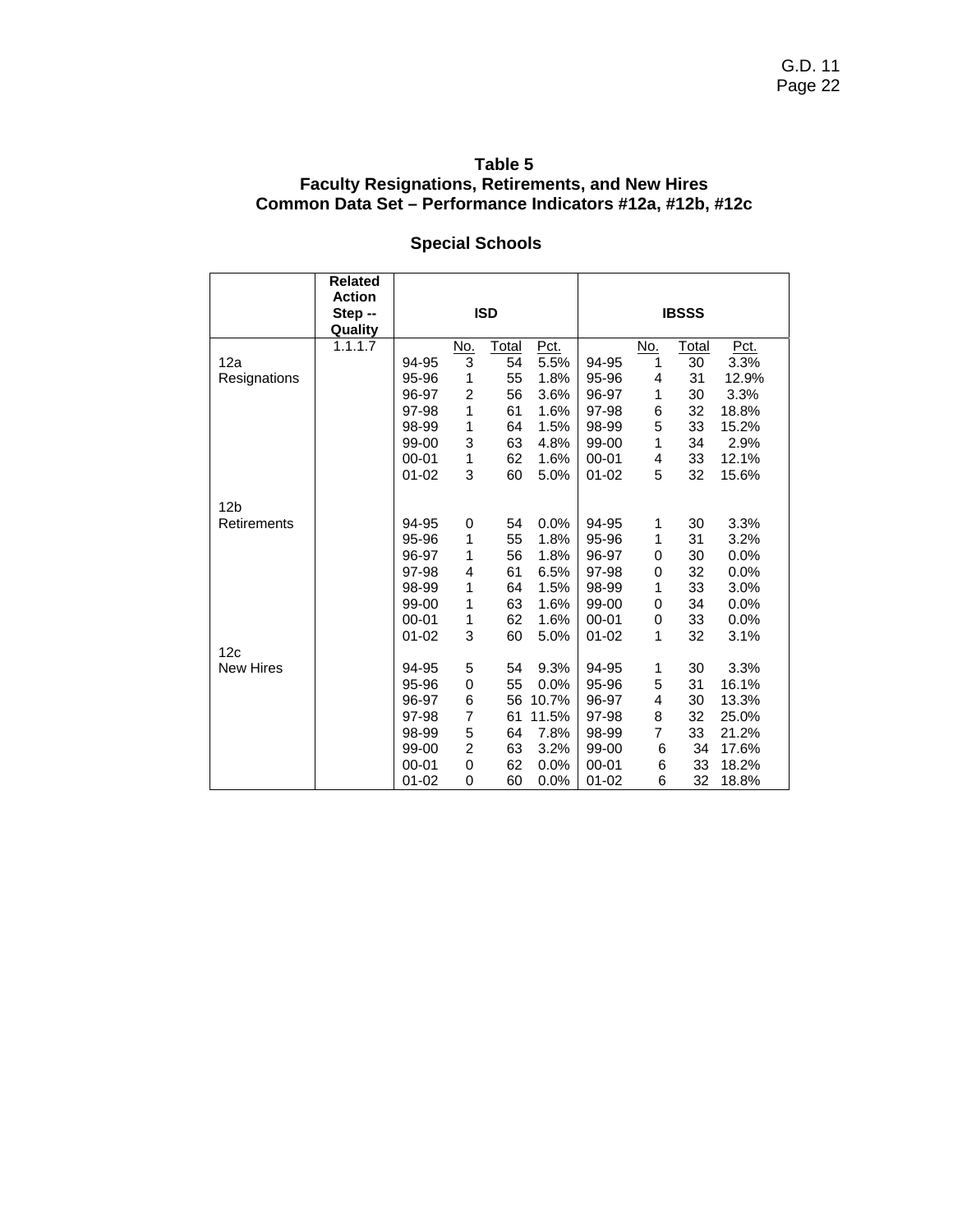

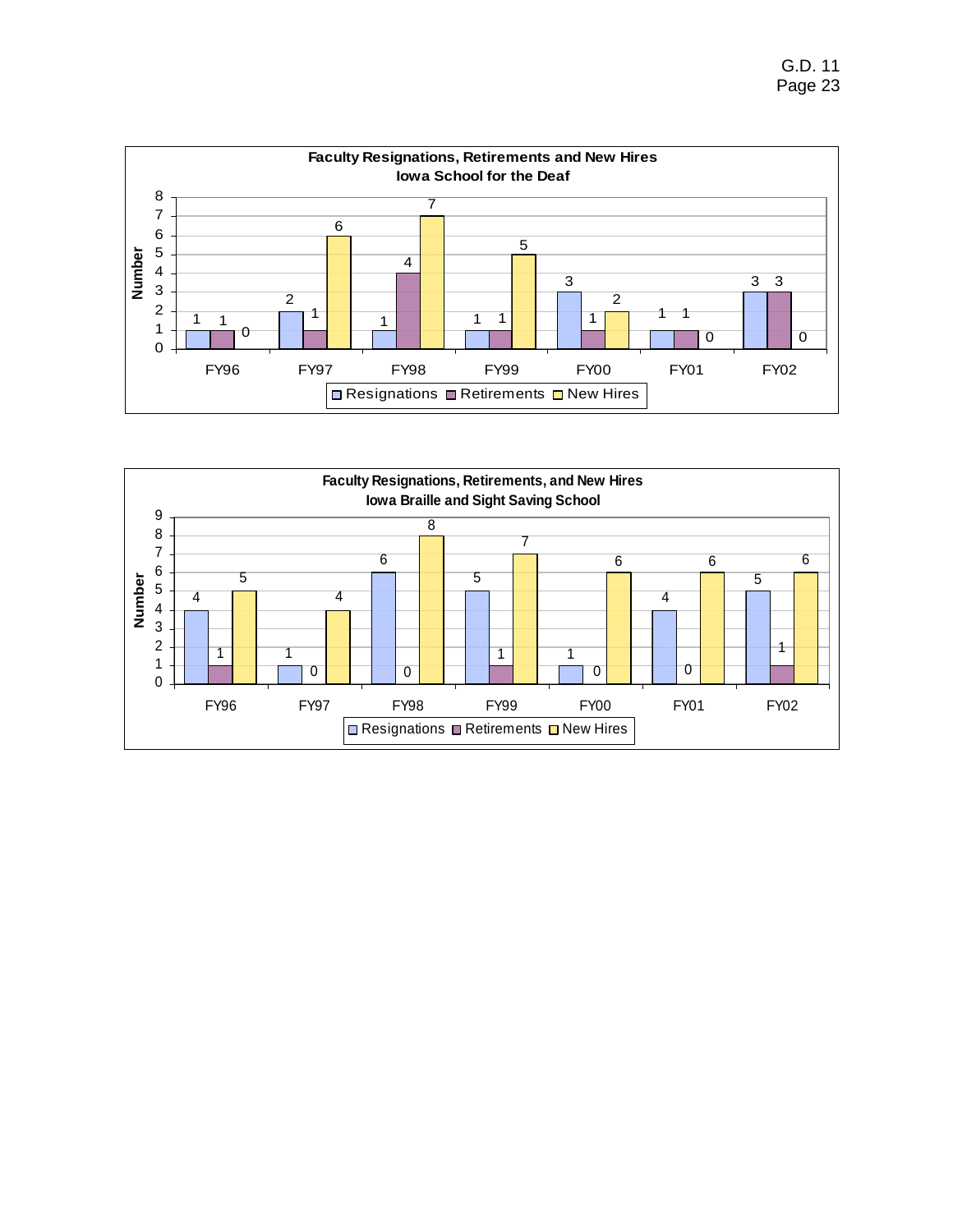### **Table 6 Resignations by Rank 1987 to 2002 University of Iowa**

|            | 87 | 88 | 89       | 90 | 91 | 92 | 93 | 94          | 95 | 96 | 97 | 98 | 99      | 00 | 01 | 02                       |
|------------|----|----|----------|----|----|----|----|-------------|----|----|----|----|---------|----|----|--------------------------|
| Professor  | 24 | 15 |          |    | ⇁  |    | 12 | 1 ∩<br>υ    | 13 | 4  | 44 | 13 | 24      | 23 | 21 | 14                       |
| Associate  | 22 | 18 | ົດ<br>د∠ |    | 13 | 12 | 13 | 8           |    | 12 | 10 | 19 | 21<br>∠ | 19 | 18 | 25                       |
| Assistant  | 51 | 31 | 29       | 37 | 33 | 33 | 33 | $\sim$<br>۷ | 36 | 39 | 34 | 23 | 34      | 32 | 28 | 34                       |
| Instructor | ັ  |    |          |    |    |    |    |             |    |    | ບ  | 0  | ັ       |    |    |                          |
| Total      | 97 | 64 | 63       | 59 | 63 | 53 | 58 | 55          | 53 | 66 | 55 | 55 | 79      | 74 | 67 | $\overline{\phantom{a}}$ |

### **Table 7 Resignations by Rank 1987 to 2002 Iowa State University**

|              | 87 | 88 | 89  | 90       | ۵۰<br>◡   | 92 | 93     | 94 | 95            | 96 | 97            | 98     | 99 | 00      | 01 | 02                   |
|--------------|----|----|-----|----------|-----------|----|--------|----|---------------|----|---------------|--------|----|---------|----|----------------------|
| Professor    | 13 |    | ດ   |          | 6         | ື  |        |    | ∽<br>ັ        |    | ົ<br><u>_</u> | 10     |    | o<br>o  |    | 16<br>υ              |
| Associate    | 10 | G  |     | 1 ຕ<br>J | 12<br>ے ، |    | ⌒<br>ັ | 0  | ⌒<br><u>.</u> | 10 | 8             | 8      | 10 | 16      | 9  | $\sim$<br>. <u>.</u> |
| Assistant    | 20 | 24 | A A | 25       | 16        | 15 | 16     | 23 | ⇁             | 44 | 16            | 24     | 25 | O1<br>∠ | 35 | 30                   |
| Instructor   | v  |    |     |          |           |    |        | ັ  | ີ             | ັ  | v             | C<br>v |    | ν       |    |                      |
| <b>Total</b> | 43 | 35 | 30  | 47       | 34        | 23 | 26     | 32 | 24            | 28 | 26            | 42     | 39 | 45      | 55 | 58                   |

#### **Table 8 Resignations by Rank 1987 to 2002 University of Northern Iowa**

|             | 87     | 88 | 89     | 90     | 91 | 92                    | 93         | 94     | 95            | 96     | 97            | 98            | 99 | 00        | $\mathbf{0}$ | 02       |
|-------------|--------|----|--------|--------|----|-----------------------|------------|--------|---------------|--------|---------------|---------------|----|-----------|--------------|----------|
| Professor   | U      | ⌒  | ⌒      | ⌒      |    |                       |            | ⌒<br>ັ | ົ<br>◡        | ⌒<br>ັ | ົ<br><u>.</u> | ⌒<br><u>.</u> | ⌒  | ົ<br>u    | ⌒<br>w       |          |
| Associate   | 5      | ຂ  |        |        |    |                       |            | ◠<br>ັ | ⌒<br><u>.</u> |        |               | 6             | 6  | 10        |              |          |
| Assistant   | 14     | 13 | n<br>U | ົ<br>J |    | $\overline{10}$<br>ن. |            |        | ົ             | a<br>ິ | 14            | 14            |    | 15<br>ں ו | и            | ററ<br>دے |
| Instructor  | ົ<br>J |    |        |        |    |                       |            |        |               |        | ⌒             | ົ<br>J        |    |           |              |          |
| $\tau$ otal | 22     | 25 | 20     | 22     | 18 | 18                    | 19.<br>ن ا | 15     | ່າ            | 44     | 25            | 25            | 20 | 32        | 36           | 33       |

### **Table 9 Resignations by Rank 1987 to 2002 Regent Total**

|            | 87     | 88                     | 89              | 90        | 91        | 92 | ດາ<br>ื่ง | 94  | 95                   | 96                 | 97  | 98 | 99  | 00  | 01  | 02  |
|------------|--------|------------------------|-----------------|-----------|-----------|----|-----------|-----|----------------------|--------------------|-----|----|-----|-----|-----|-----|
| Professor  | 37     | ົດ<br>∠∠               | າ 1<br><u>.</u> | 23        | 25        | 14 | 20        |     | $\Omega$<br><u>_</u> | $\sim$<br><u>L</u> | 15  | 25 | 31  | 34  | 35  | 31  |
| Associate  | 37     | 30                     | 27<br>ິ         | 29        | っっ<br>، ے | 18 | –         | 26  | ົ                    | ററ<br>د∠           | 25  | 33 | 37  | 45  | 35  | 39  |
| Assistant  | 85     | 68                     | 50              | 75        | 55        | 61 | 60        | 59  | 59                   | 59                 | 64  | 61 | 70  | 68  | ララ  | 87  |
| Instructor | っ<br>ັ |                        | π               |           |           |    |           |     |                      |                    |     |    |     |     |     |     |
| Total      | 162    | 12 <sub>A</sub><br>. . | 13              | <b>28</b> | 15        | 94 | 97        | 102 | 89                   | 105                | 106 | 22 | 138 | 151 | 158 | 164 |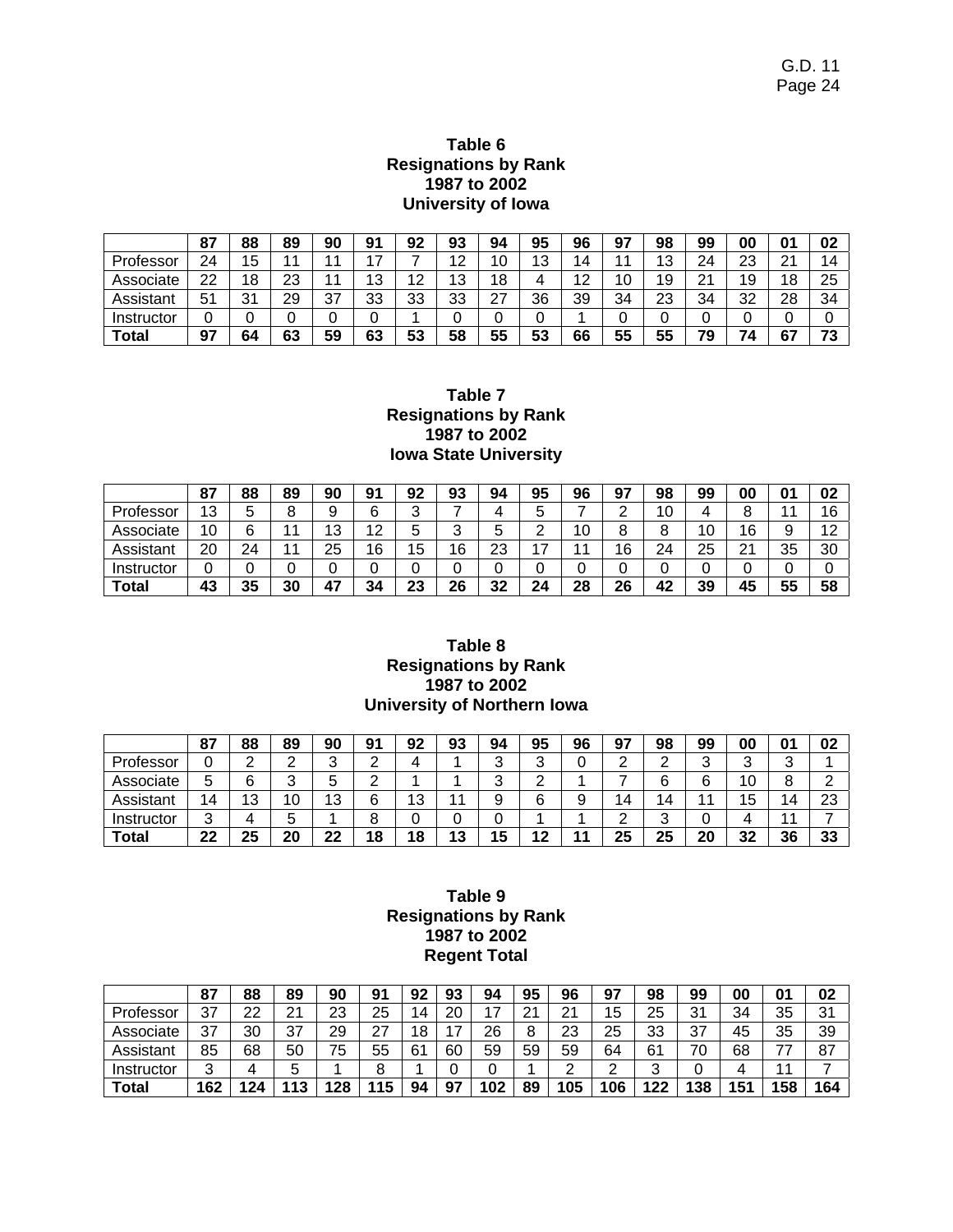| Table 10                                                  |
|-----------------------------------------------------------|
| Resignations by Rank, Gender, and Reasons for Resignation |
| 2001-2002                                                 |
| University of Iowa                                        |

|                    | <b>Other Higher</b><br>Ed. |        | Govt.-Private  |        | <b>Personal</b> |        | <b>Total</b> |        | Grand<br><b>Total</b> |
|--------------------|----------------------------|--------|----------------|--------|-----------------|--------|--------------|--------|-----------------------|
| Rank               | Male                       | Female | Male           | Female | Male            | Female | Male         | Female |                       |
| Assistant          | 13                         | 10     | 5              | 3      |                 | 2      | 19           | 15     | 34                    |
| Associate          | 11                         | 7      | 4              | 0      |                 | 2      | 16           | 9      | 25                    |
| Professor          | 11                         | 0      | $\overline{2}$ |        | 0               |        | 13           |        | 14                    |
| Total by<br>Gender | 35                         | 17     | 11             | 4      | $\overline{2}$  | 4      | 48           | 25     | 73                    |
| Total by<br>Reason | 52                         |        | 15             |        | 6               |        |              |        | 73                    |
| Percent            |                            | 71.2%  | 20.5%          |        | 8.2%            |        |              |        | 100.0%                |

| Table 11                                                  |
|-----------------------------------------------------------|
| Resignations by Rank, Gender, and Reasons for Resignation |
| 2001-2002                                                 |
| <b>Iowa State University</b>                              |

|           | <b>Other Higher</b><br>Ed. |        | Govt.-Private |        | <b>Personal</b> |        | <b>Total</b> |        | Grand<br><b>Total</b> |
|-----------|----------------------------|--------|---------------|--------|-----------------|--------|--------------|--------|-----------------------|
| Rank      | Male                       | Female | Male          | Female | Male            | Female | Male         | Female |                       |
| Assistant | 10                         | 8      | 2             | 2      | 2               | 4      | 14           | 16     | 30                    |
| Associate | 5                          |        |               | 0      | 3               | 2      | 9            | 3      | 12                    |
| Professor | 8                          | 3      | 2             |        | 2               | 0      | 12           | 4      | 16                    |
| Total by  | 23                         | 12     | 5             | 3      |                 | 6      | 35           | 23     | 58                    |
| Gender    |                            |        |               |        |                 |        |              |        |                       |
| Total by  | 35                         |        | 8             |        | 13              |        |              |        | 56                    |
| Reason    |                            |        |               |        |                 |        |              |        |                       |
| Percent   | 60.3%                      |        | 13.8%         |        | 22.4%           |        |              |        | 96.6%                 |